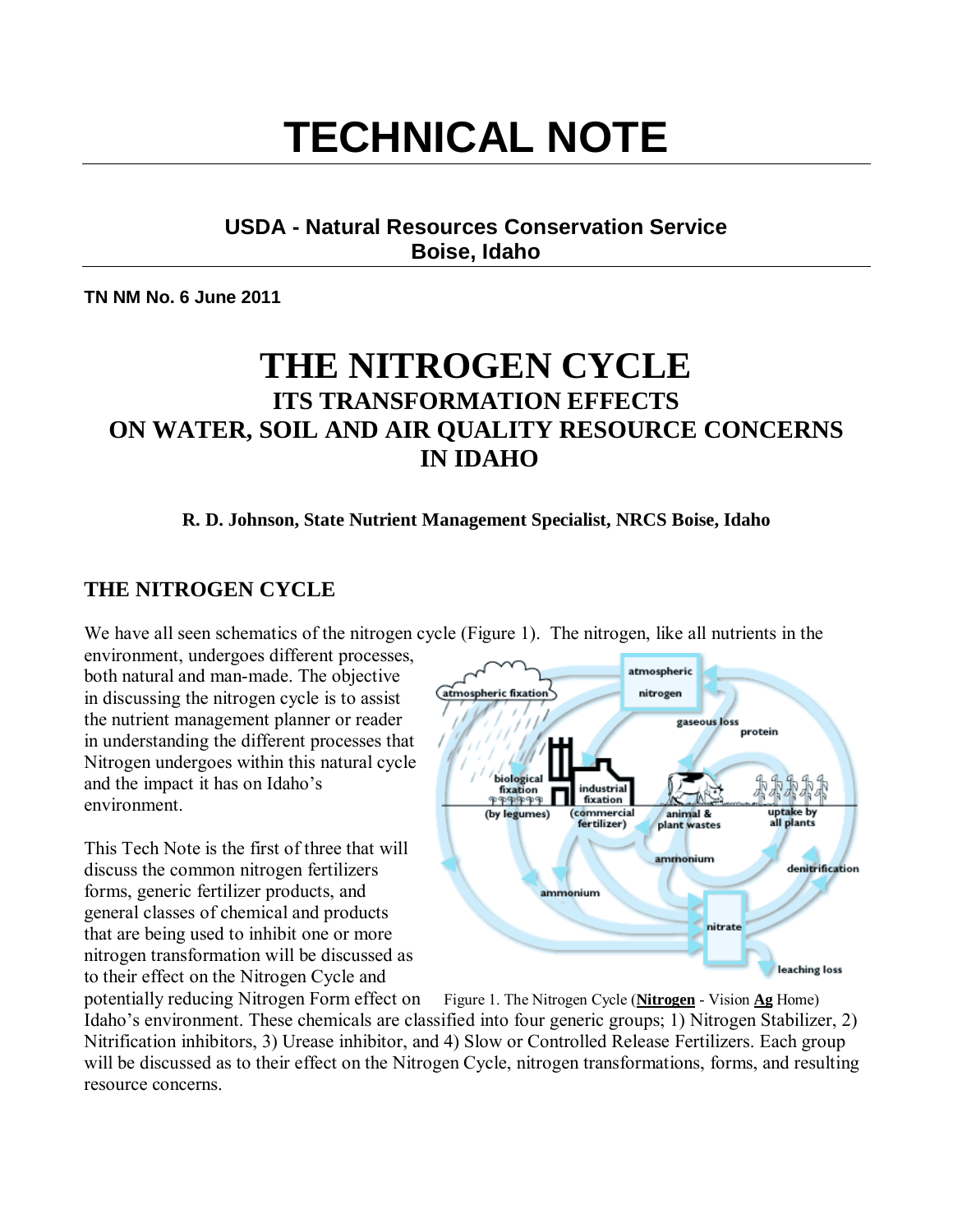Before discussing the impact of various forms of nitrogen has on Idaho's Environment we need to discuss the new National Nutrient Management Strategy of the 4R's: **Right Source of Nutrients; the Right Time of Application, the Right Rate, and the Right Method of Application.**

Our National Nutrient Management Strategy of the 4R's is a strategy of assisting the producer in managing the application of nitrogen in meeting the Practice Specifications as outlined in the our Nutrient Management Standard, its option jobsheets and program guidelines. This emphasis is designed to address the need for a higher level of nutrient management using the 4R's to meet our National Water Quality objectives. This emphasis is a change in how we look at nitrogen management, a change from looking at increasing nitrogen use efficiency by increase yields or production economics to one that looks at the fact that as nitrogen rates increase there is a corresponding increase in risk to the environment.

The Fertilizer and Chemical Industry will be inventive in providing products and chemicals with varying claims of addressing the environmental resource concerns associated with Nitrogen usage in crop production. Our national and state standard and guidance for supporting the use of these products are based on the recommendation of Land Grant Universities and USDA (ARS). However, national guidance has to be broad to cover the all states; each state has the responsibility to make sure that these products and practices meet regional if not local conditions and farming practices. As new products come on board, our response to their certification in meeting program guidelines will be Land Grant University or ARS research on their ability to be Nitrogen Inhibitors, stabilizers or slow or controlled release formulations. This takes time, so we sometimes have to take the research data from the manufacturer and knowledge of chemical process to make a professional qualification decision.

It is not our intent to indorse or to disqualify a product based on hear say or a company promotional literature. As with our N fertilizer rate recommendations, we based our guidance on research as published or referenced in the UI or adjacent States Land Grant Universities' Research Publications, Fertilizer Guides and Crop Production Guides (FGs). In the development of guidance from literature, there is a significant amount of variability from research locations to locations to fertilizer and chemical product responses, particularly to low rates of applications. This is where it is important to visit with the researcher, just as it important for the planner to visit with the producer as to their past experience with a particular field, soil or climatic conditions during the production of a crop; these are legitimate reasons to question a N rate recommendations obtained from the FGs or the performance of a particular chemical. What is important is to get the producer to look at the nitrogen and water balance in the field in relationship to the growth stage of the crop. The climate, weather and the resulting field conditions dictate when a producer can apply nitrogen or consider using a chemical to extent the availability of N.

The problem is often nitrogen fertilizer prices, application equipment availability and management time end up making the decision when the producer chooses to actually apply nitrogen. Sometimes it a hard sale to get a producer to apply the 4 R's when all they can see is price per acre. So is the use of chemicals the result of trying to address nitrogen loss and the environment? Do our producers have sufficient knowledge to make the observations in trying these chemicals? It is our opportunity to assist and educate, first ourselves and then our producers.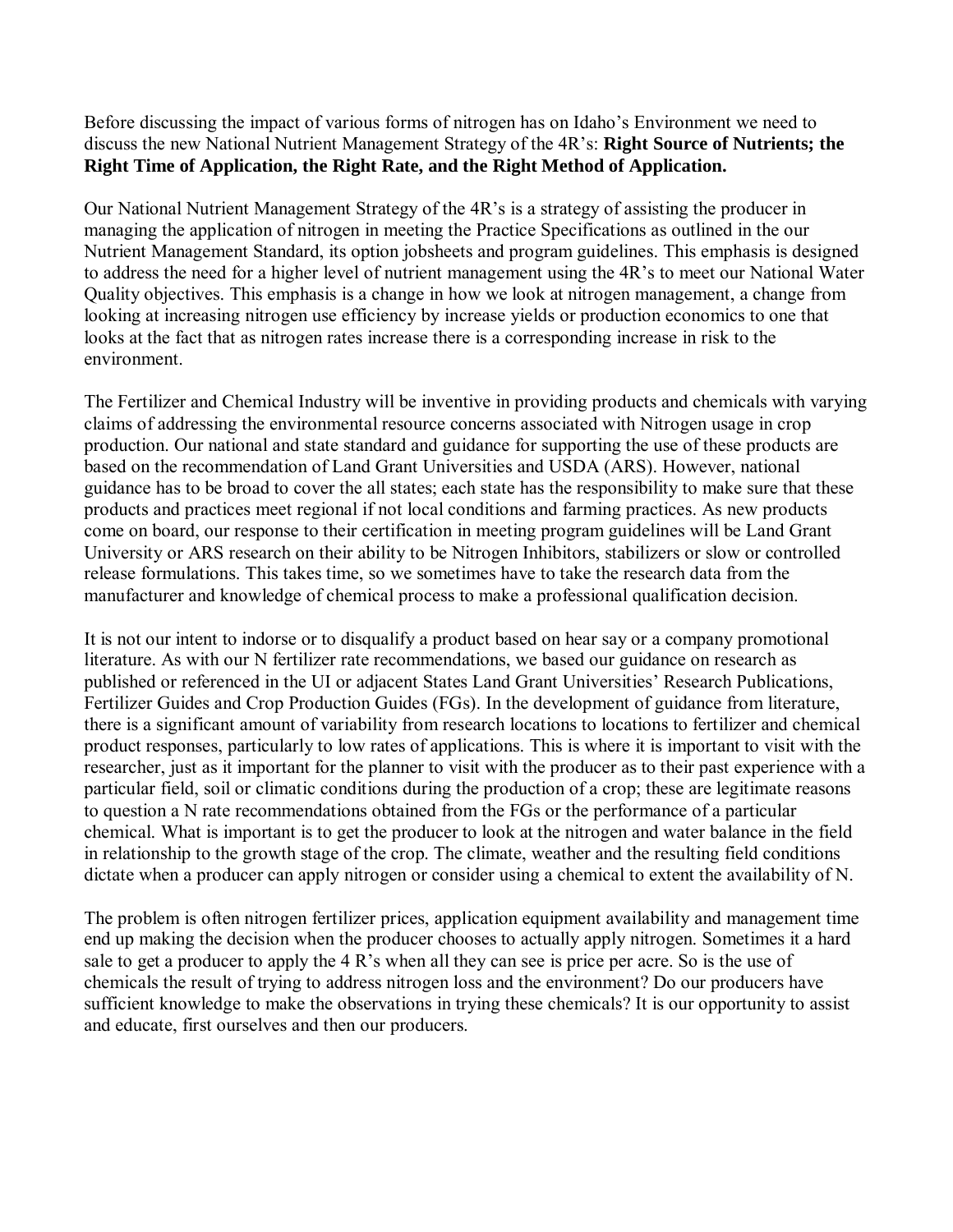#### **FATE OF FERTILIZER NITROGEN**

Nitrogen (N) is one of the primary nutrients essential to crop production and life in general. Nitrogen along with Hydrogen, Carbon, Phosphorus, Oxygen and Sulfur make up the biologically active constituents of life. With the exception of Hydrogen and Oxygen, these primordial nonmetals have the common chemical property of multiple oxidation states, a feature that makes them very active in biological and environmental systems. These six elements makeup the core for energy transformation in biological system, however, this also makes them very important environmental constituents. With the exception of Phosphorus, this group of elements can naturally exist as chemically active solids, liquid or gaseous compounds, which make them chemically active in the environment. Of the six elements, nitrogen is the most reactive, having nine oxidation states  $(-3 \text{ to } +5)$  (Table 1.). As we discuss nitrogen's

| Table 1. Seven of the Nine Oxidation States of Nitrogen |                                    |                                              |  |  |
|---------------------------------------------------------|------------------------------------|----------------------------------------------|--|--|
| Oxidation                                               | <b>Species</b>                     | Name                                         |  |  |
| <b>State</b>                                            |                                    |                                              |  |  |
| $-3$                                                    | $NH_3$ , $NH_4^+$ ,                | Ammonia (gas), Ammonium ion (liquid),        |  |  |
|                                                         | (NH <sub>2</sub> ) <sub>2</sub> CO | Urea (solid or liquid)                       |  |  |
| $\theta$                                                | $N_2$                              | Nitrogen (gas)                               |  |  |
| $+1$                                                    | $N_2O$                             | Nitrous Oxide (laughing gas) Green House Gas |  |  |
| $+2$                                                    | NO.                                | Nitric Oxide (gas)                           |  |  |
| $+3$                                                    | HNO <sub>2</sub> , NO <sub>2</sub> | Nitrous acid (liquid), Nitrite ion (liquid)  |  |  |
| $+4$                                                    | NO2                                | Nitrogen Dioxide (gas)                       |  |  |
| $+5$                                                    | HNO <sub>3</sub> , NO <sub>3</sub> | Nitric Acid (liquid), Nitrate ion (liquid)   |  |  |

key transformations and forms in its cycle, you will see where nitrogen form and their oxidation states play a role in Idaho's environment.

Nitrogen like the other essential plant nutrients is found throughout the environment. It is an essential element for life, however, because of the Table 2.

quantity applied, cultural practices, climatic conditions, crop uptake timing, and fertilizer prices. Nitrogen Form via primary avenues of loss can be used to develop the major resource concern to Idaho's environment (Table 2.). Research shows that only 40 to 70% of the fertilizer nitrogen applied ends up in crop production. UI literature suggests that only

| <b>Avenues of</b><br>Loss          | <b>Principal Nitrogen Forms</b>                                                                                   | <b>Percent</b><br>Loss |
|------------------------------------|-------------------------------------------------------------------------------------------------------------------|------------------------|
| Immobilization                     | Organic (-NH <sub>2</sub> ), Ammonium (NH <sub>4</sub> <sup>+</sup> ) and Nitrate (NO <sub>3</sub> <sup>-</sup> ) | $10 - 40%$             |
| Erosion                            | Organic (-NH <sub>2</sub> ), Ammonium (NH <sub>4</sub> <sup>+</sup> ) and Nitrate (NO <sub>3</sub> <sup>-</sup> ) | $0 - 20%$              |
| <b>NH<sub>2</sub></b> Volatization | Ammonia (NH <sub>3</sub> ), Urea (CO=(-NH <sub>2</sub> ) <sub>2</sub>                                             | $0 - 30%$              |
| Leaching                           | Nitrate ( $NO_3$ ) and Urea ( $CO = (-NH_2)_2$                                                                    | $0 - 20%$              |
| <b>Denitrification</b>             | Nitrate ( $NOa$ ) and Nitrite ( $NOz$ )                                                                           | $5 - 35%$              |

about 50% of the applied N is taken up by winter wheat, the primary small grain crop found throughout Idaho, during the year following fertilizer application with about 25% immobilized during residue decomposition or remains in the soil as nitrate, and the remaining 25% is lost from the plant rooting zone by leaching and/or denitrification. Some of the immobilized N will be mineralized (5% per year) and will be available to subsequent crops. Nitrate remaining in the profile at the end of the cropping season will be available to the succeeding crop unless lost over the winter and spring by leaching or denitrification.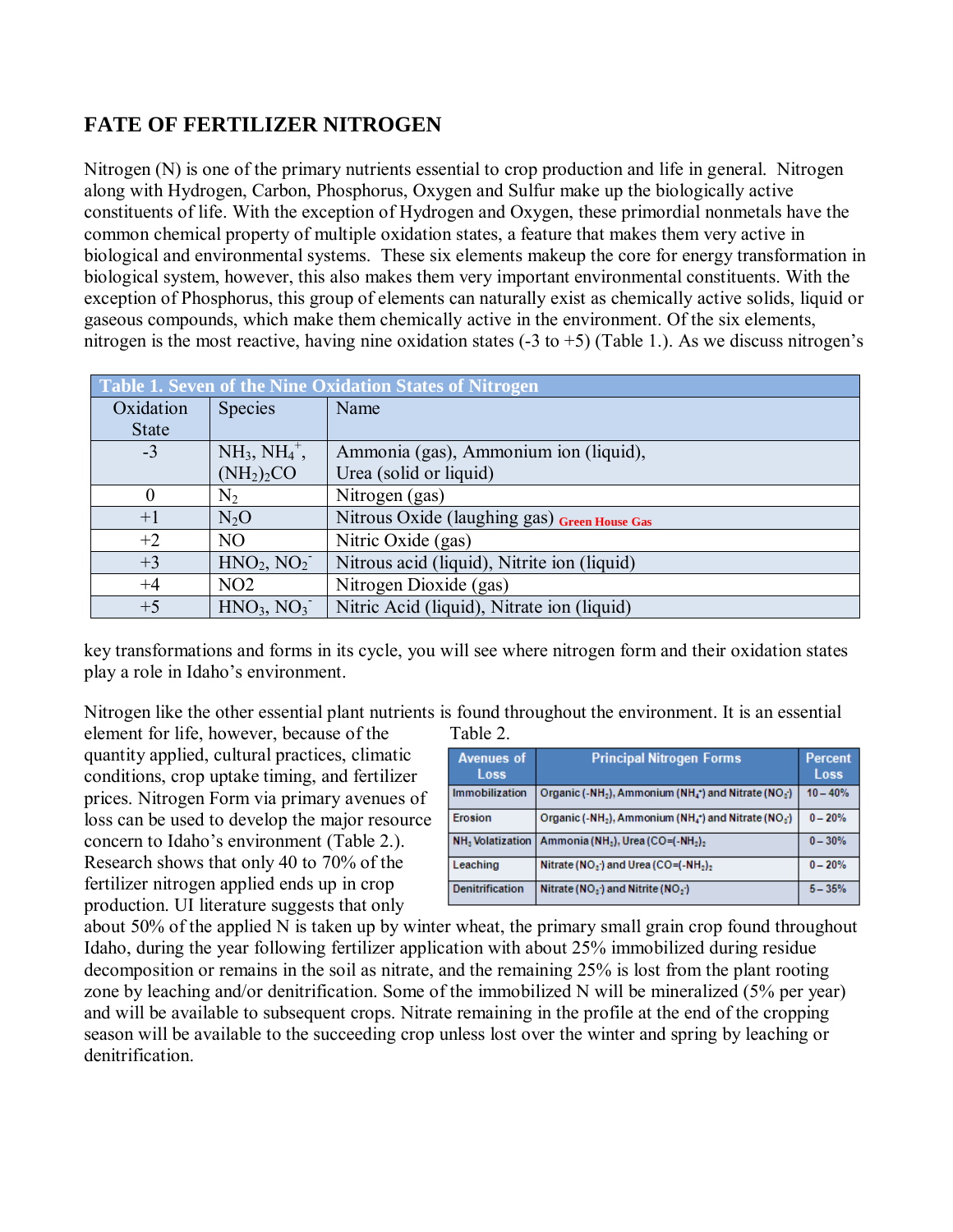Table 3

# **Fertilizer Chemical Building Blocks**

|                                                                                                                                                                                                       |                                                                                                                                                                                                                 | ----                                                                                                                                           | ่                                                                                                                              |                                                                        |                                                                 |
|-------------------------------------------------------------------------------------------------------------------------------------------------------------------------------------------------------|-----------------------------------------------------------------------------------------------------------------------------------------------------------------------------------------------------------------|------------------------------------------------------------------------------------------------------------------------------------------------|--------------------------------------------------------------------------------------------------------------------------------|------------------------------------------------------------------------|-----------------------------------------------------------------|
| <b>Raw and Inter Materials</b>                                                                                                                                                                        | <b>Fertilizer</b>                                                                                                                                                                                               | <b>Chemical Formula</b>                                                                                                                        | <b>Fertilizer Grade</b>                                                                                                        | Calcium<br>Carbonate<br><b>Equivalence</b><br>per 100 lb<br>of Product | Salt 1<br><b>Index</b><br>per 100<br>lb<br>of<br><b>Product</b> |
| Natural Gas $(CH_4)$ + Air(N <sub>2</sub> )<br>$NH3 + H2O$<br>$NH3 + CO2$<br>$NH_3 + O_2 + H_2O$<br>$NH_3 + HNO_3$                                                                                    | Ammonia<br>Agua<br>Urea<br>Nitric Acid<br>Ammonium Nitrate                                                                                                                                                      | NH <sub>3</sub><br>NH <sub>4</sub> OH<br>$C = O(NH_2)$<br>HNO <sub>3</sub><br>NH <sub>4</sub> NO <sub>3</sub>                                  | 82-00-00<br>$20 - 00 - 00$<br>46-00-00<br>28-00-00<br>$34 - 00 - 00$                                                           | $-148$<br>$-36$<br>$-71$<br>$-50$<br>$-61$                             | 47<br>11<br>75<br>86<br>105                                     |
| Calcium Carbonate + HNO <sub>3</sub><br>Urea + $NH_4NO_3$<br>Sulfur + $O2$ + H <sub>2</sub> O<br>$NH_3 + H_2SO_4$                                                                                     | Calcium Nitrate<br>Urea Ammonium Nitrate C=O(NH3)3NH2NO3<br>Sulfuric Acid<br>Ammonium Sulfate<br>Ammonium thiosulfate                                                                                           | Ca(NO <sub>3</sub> ) <sub>2</sub><br>$H_2SO_4$<br>$(NH_4)$ <sub>2</sub> SO <sub>4</sub><br>$(NH_4)$ <sub>2</sub> S <sub>2</sub> O <sub>3</sub> | 15-00-00-00S-21Ca<br>$32 - 00 - 00$<br>00-00-00-32S<br>21-00-00-24S<br>12-00-00-26S                                            | 20<br>$-57$<br>$-96$<br>$-110$<br>$-100$                               | 53<br>90<br>27<br>69<br>70                                      |
| Phosphate Rock<br>$Ca_{10}F_2(PO_4)_6 + H_2SO_4$<br>$Ca10F2(PO4)6 + H3PO4$<br>$NH_3 + H_3PO_4$<br>$2NH_3 + H_3PO_4$<br>NH <sub>3</sub> + PolyPhos Acid<br>$(H_4P_2O_7)$<br>$NH_3 + H_2SO_4 + H_3PO_4$ | MonoCalcium PhosphateCa(H <sub>2</sub> PO4) <sub>2</sub> (CaSO4)<br>Phosphric Acid<br>MonoAmmonium Phosphate<br>DiaAmmonium Phosphate<br>Ammonium Polyphosphate<br>Ammonium Phosphate Sulfate NH4H2PO4(NH4)2SO4 | H <sub>3</sub> PO <sub>A</sub><br>$NH_4H_2PO_4$<br>$(NH_4)$ <sub>2</sub> HPO <sub>4</sub><br>$(NH_4)$ <sub>2</sub> $H_3P_2O_7$                 | 00-20-00-12S-20Ca<br>00-45-00-01S-15Ca<br>$00 - 54 - 00$<br>$11 - 52 - 00$<br>$18 - 46 - 00$<br>$10 - 34 - 00$<br>16-20-00-14S | $\Omega$<br>$\mathbf{0}$<br>$-110$<br>$-75$<br>$-70$<br>$-90$<br>$-88$ | 10<br>$\mathbf{0}$<br>20<br>34<br>30<br>20<br>35                |
| Potash Rock or Salt Water<br>Potash + Sulfuric Acid<br>Potash $+$ HNO <sub>3</sub>                                                                                                                    | Potassium Chloride<br>Potassium Sulfate<br>Potassium Nitrate                                                                                                                                                    | KCI<br>$K_2SO_4$<br>KNO <sub>3</sub>                                                                                                           | $00 - 00 - 60$<br>00-00-52-18S<br>13-00-45                                                                                     | $\mathbf{0}$<br>0<br>$\mathbf{0}$                                      | 116<br>46<br>74                                                 |

1 Western Fertilizer Handbook

#### **NITROGEN LEACHING**

Leaching is often thought to occur only in coarse-textured soils. Nitrogen leaching is thought to occur only with nitrate-N. The urea molecule once in solution is also subject to leaching due to its neutral charge. Urea remains a potential leachable form until it goes through hydrolysis and conversion to the ammonium form. Both urea and nitrate may be leached from naturally well-drained or tile-drained soils by percolating water. One inch of infiltrating water will move urea in solution and nitrate 1 to 2.5 inches downward in clay loam and sandy soils, respectively. Thus, during periods of excess rainfall or under continuous drip irrigation, leaching may move urea and nitrate out of the effective rooting zone of shallow rooted crops. Another avenue of potential deep nitrogen flow can take place in fine textured soil and field under no-till, where surface applied nitrogen could moved by preferential flow (crack, worm, insect and root channel flow) deep into the profile.

Crop utilization or uptake of nitrogen will be addressed in Tech Note 7 and is an important factor to consider as we address nitrogen timing and the use of nitrogen inhibiting additives or slow or control release fertilizer products. Cultural practices, cost of fuel, time, large acreages and climate often dictate when nitrogen is applied. This often results in nitrogen being applied several weeks, if not months, ahead of when it is needed by the crop. Because of these and ongoing nitrogen transformation, nitrogen use efficiency is low.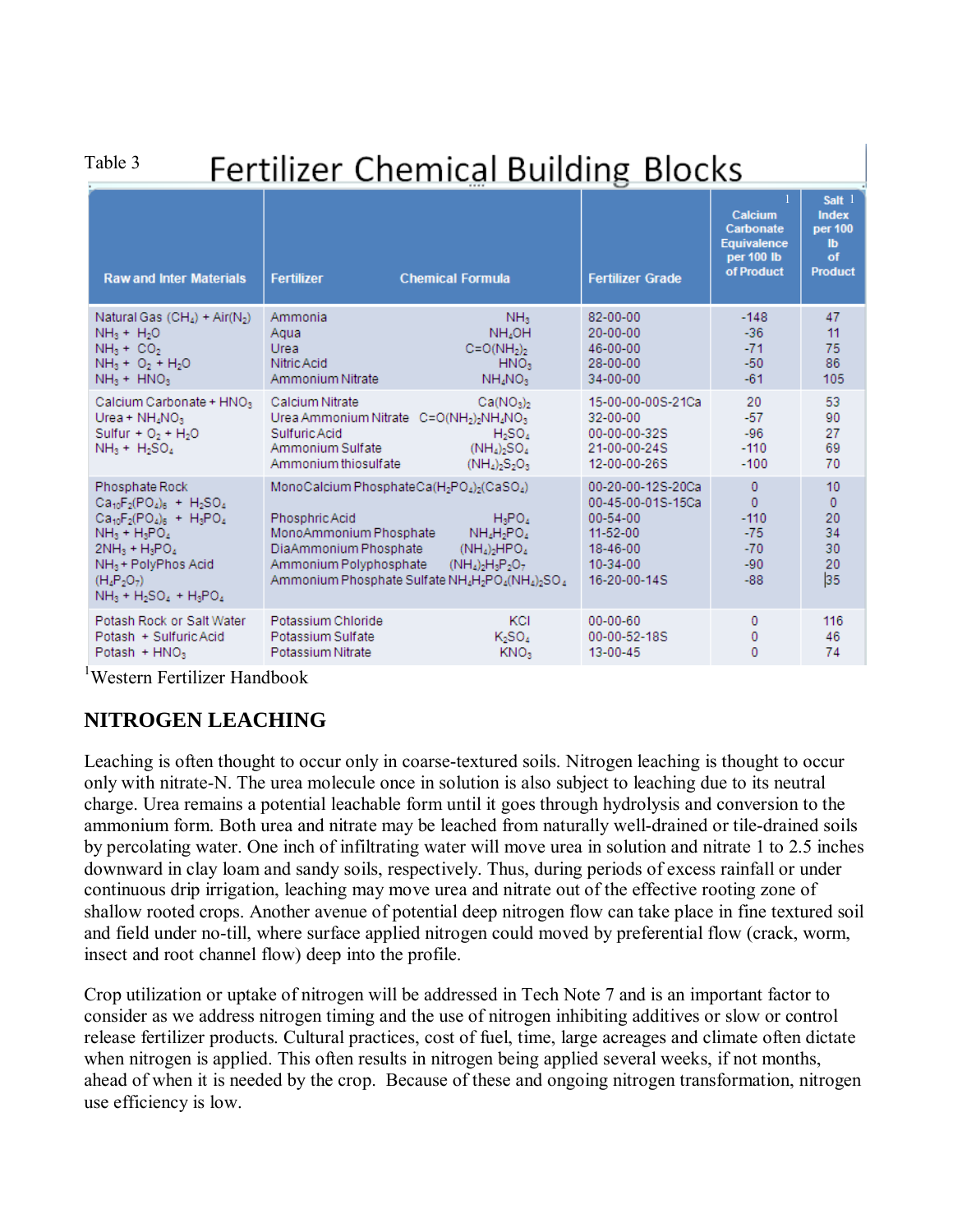The goal is to work with producers, who often have a price oriented opinion and get concurrence by our investigation to address either water quality or air quality resource concerns from the use of commercial fertilizers or animal waste biosolids. In developing NMP guidance we try to develop uniformity in program, which is difficult because nitrogen management are going to be different from region to region with different technologies used in applying nitrogen and the different field and climatic conditions found across Idaho. For this Tech note four (4) basic forms of nitrogen will be discussed; Ammonia  $(NH_3)$ , Urea  $(NH_2)_2CO$ ), Ammonium  $(NH_4^+)$  and Nitrate  $(NO_3)$ . Each of these forms have the ability to contribute to either or both water or air quality resource concerns and each has physical and chemical features that make it unique as potential resource concern constituents. As we discuss these four forms of nitrogen keep in mind that as we look to management practices and products that are listed in either conservation practice or national enhancement jobsheets, the intent is to alter either the physical/chemical features of a nitrogen form or the transformation that the nitrogen form go through under specific environmental conditions.

First let's discuss commercial chemical ammoniacal (Ammonia (NH<sub>3</sub>), Urea (NH<sub>2</sub>)<sub>2</sub>CO), Ammonium (NH<sub>4</sub><sup>+</sup>)) fertilizers. Organic fertilizers have their own unique biological and chemical characteristics and transformations, which are too complex to be included in this discussion but will be addressed in Tech Note 9. For practical purposes, the major source of commercial chemical fertilizers all starts with the production of ammonia (NH3), a process involving the chemical fixation of the atmospheric Nitrogen (Dinitrogen-N<sub>2</sub>). In the fixation process inert dinitrogen is chemically reduced to its lowest oxidation state (-3). Following chemical fixation gaseous ammonia is pressurized to form a liquid nitrogen form marketed as Anhydrous Ammonia (82-0-0<sub>liq/gas</sub>).

Ammonia can be further combined with water, acids, or carbon dioxide to produce the common

ammonium fertilizers marketed in Idaho. Anhydrous ammonia commercially is converted to into a low pressure product by reacting gaseous ammonia with water. The resulting product is Aqua Ammonia  $(20-0-0)$ <sub>liq</sub>). Another commercial dry nitrogen product is produced by reacting  $NH<sub>3</sub>$  with Carbon Dioxide (CO<sub>2</sub>) under heat and pressure to form a compound called carbonyl diamine, which when granulated results in a solid (ammonia) pellet, marketed as Urea  $(46-0-0<sub>solid</sub>)$ . These three ammoniacal products all have the same characteristics, upon exposure to



the atmosphere they will undergo chemical and physical process with the end result of volatilizing off as gaseous ammonia. Ammonia is oxidized with oxygen to form an intermediate gas, Nitric Oxide (NO), which is further oxidized with oxygen to form Nitrogen Dioxide  $(NO<sub>2</sub>)$ . This red color gas is reacted with water to form Nitric Acid (HNO<sub>3</sub>). This oxidation process results in production of the nitrate  $(NO<sub>3</sub><sup>+</sup>)$ , the most oxidized form on nitrogen (+5). The nitric acid is reacted with ammonia to produce Ammonium Nitrate (34-0-0 $_{\rm solid}$ ) or (20-0-0 $_{\rm liq}$ ). Ammonia is also used in the production of other fertilizer products. These products are the result of reacting ammonia (a base) with Sulfuric, and Phosphoric acids. The resulting ammonium fertilizers; Ammonium Sulfate  $(21-0-0-24S_{solid})$ , MonoAmmonium Phosphate (11-52-0<sub>solid</sub>), DiAmmonium Phosphate (18-46-0<sub>solid</sub>), (10-34-0<sub>liq</sub>), Ammonium Phosphate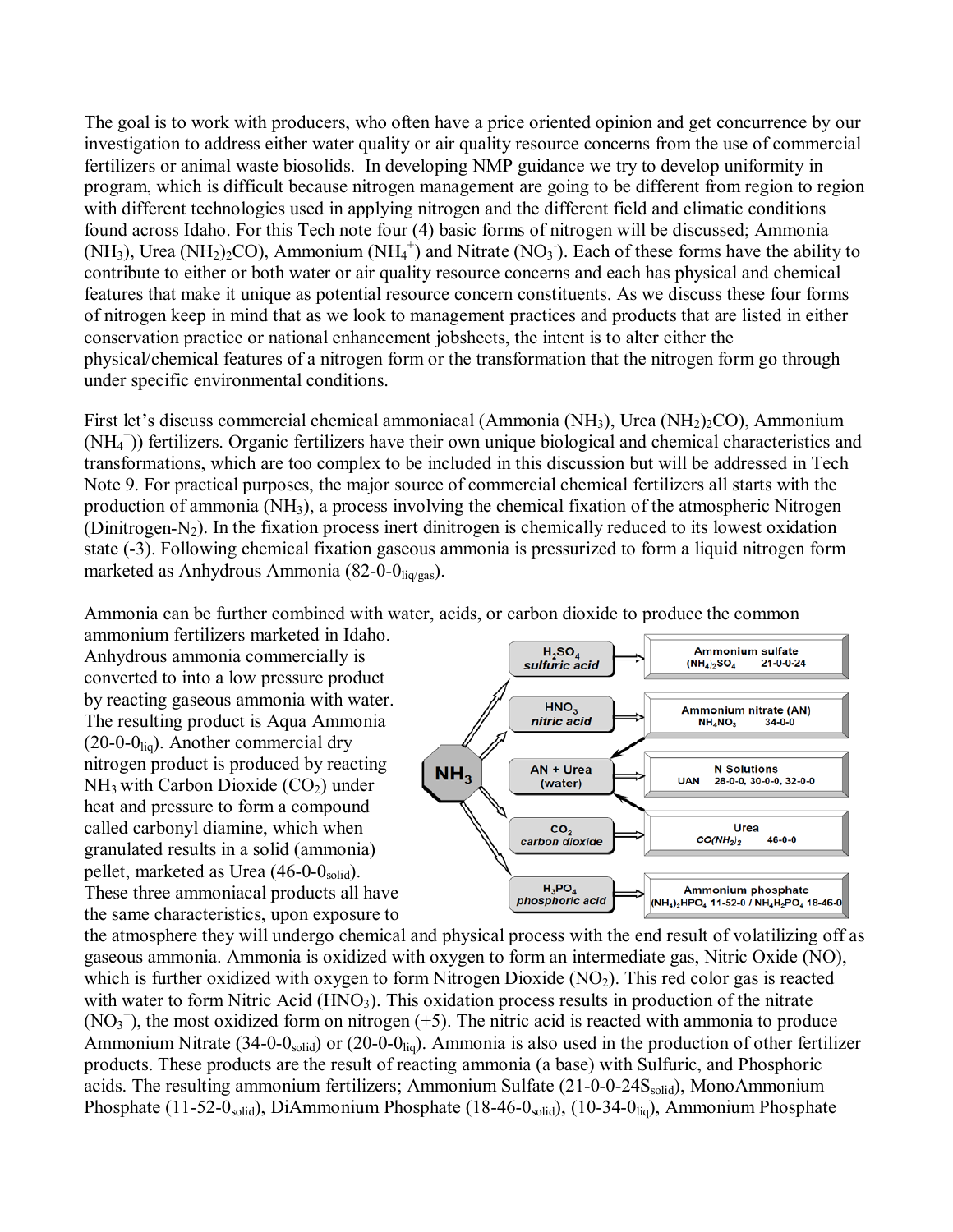Sulfate  $(16-20-0-14S_{solid})$  along with ammonium nitrate and urea make up the majority of the commercial fertilizers. Ammonium nitrate and urea are combined or chemically mixed to form the fertilizer product Urea Ammonium Nitrate (UAN),  $(32-0-0)$ <sub>liq</sub>).

#### **WHAT ARE THE WATER AND AIR RESOURCE CONCERN THAT WE ARE TRYING TO ADDRESS?**

#### **The Ammonia Concern**

Studies by the National Research Council (NRC, 2002) identified ammonia emissions as a major air quality concern at regional, national, and global levels. The potential negative impacts of ammonia are many. Deposition of atmospheric ammonia can cause eutrophication of surface waters, where phosphorus concentrations are sufficient to support harmful algal growth. Nutrient enrichment and eutrophication lead to the decline of aquatic species, including those with commercial value. Sensitive crops such as tomatoes, cucumbers, conifers, and fruit cultures can be damaged by over-fertilization caused by ammonia deposition if they are cultivated near major ammonia sources. The deposition of ammonia on soils with a low buffering capacity can result in soil acidification or basic cation depletion.

Volatilized ammonia can travel hundreds of miles from the site of origin. Ammonia emissions from the Midwestern may contribute to eutrophication of the Gulf of Mexico. The Chesapeake Bay is likely

receiving ammonia deposition from Fig 3. upwind areas with intensive agricultural operations up wind from the watershed draining into Chesapeake Bay. In addition to its effects on water, plant, and soil systems, ammonia reacts with other compounds to form particulate matter (PM) with a diameter of 2.5 microns or less, which is referred to as PM2.5. This classification of PM is of particular concern because the small size of the particles allows them to penetrate deep into the lungs. Several recent community



National Atmospheric Deposition Program/National Trends Network http://nadp.sws.uiuc.edu

health studies indicate that significant respiratory and cardiovascular problems are associated with exposure to PM2.5. Other problems associated with long-term exposure to fine particles include premature death and increased hospital admissions from respiratory causes. Children, the elderly, and individuals with compromised cardiovascular health or lung diseases, such as emphysema and asthma, are especially vulnerable to such health problems caused by PM2.5. Although studies show that the majority of the ammonia emissions are associated with domestic animal production, U.S. Environmental Protection Agency (EPA) estimates 50 percent to 85 percent, with commercial fertilizers contributing an additional 9 to10 percent.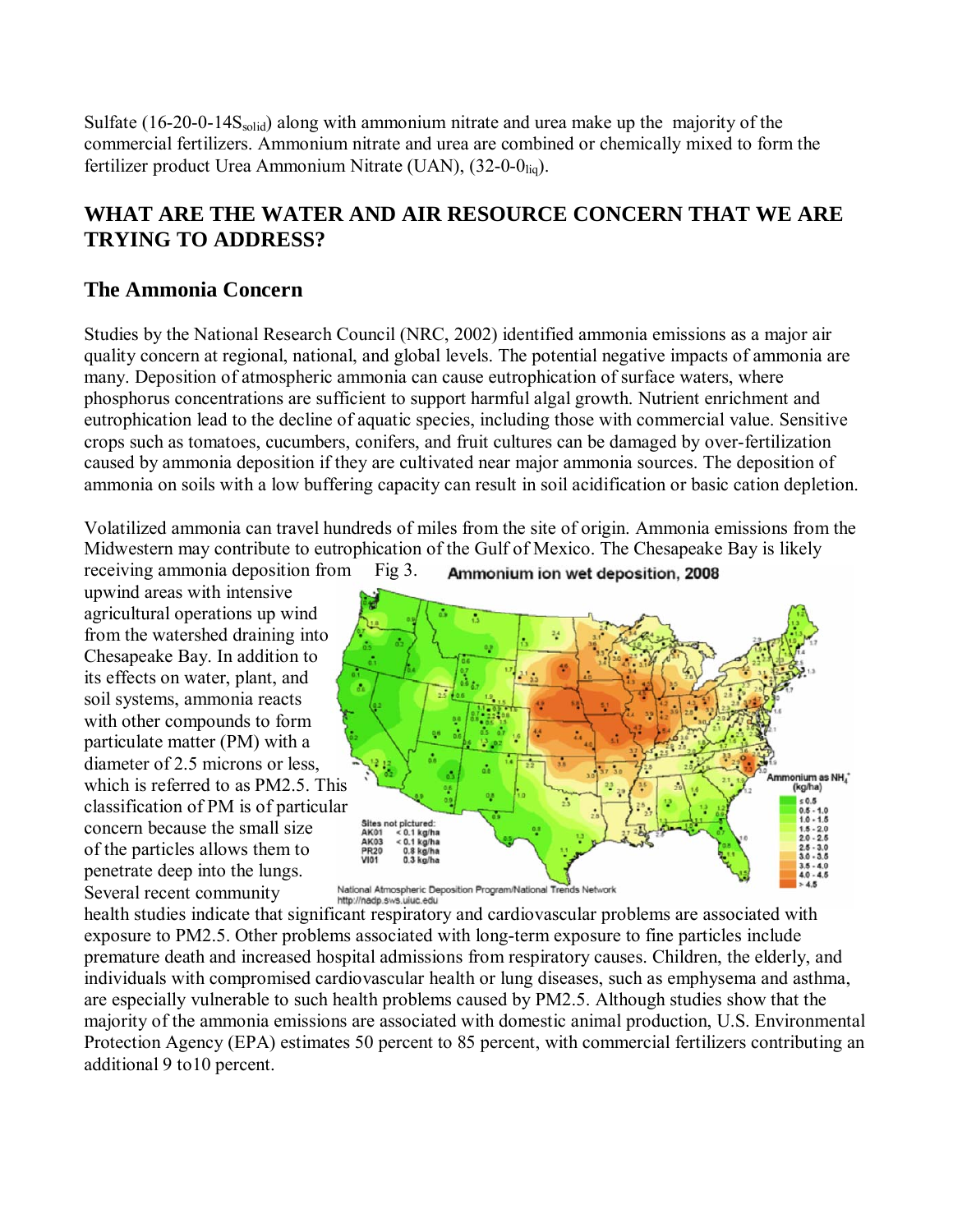#### **Urea and Ammonia Volatilization**

The Best Management Practices (BMPs) suggested for reduction in ammonia loss from applications of ammonia and urea forms of nitrogen are dictated by the moisture, physical conditions of the field, and depth of application of the fertilizer. Ammonia can be applied as a gas, liquid or solid. If applied as a gas following application the gaseous ammonia disperses like a gas. The cooling effect of expansion is sufficient to freeze the injection zone. If moisture is available, ammonia reacts with moisture and upon reaction generates heat and if there is sufficient moisture, the ammonia is converted into a liquid form. The chemical hydration of the ammonia molecule forms ammonium hydroxide (NH4OH), which gives

the nitrogen molecule a positive charge and has the capable of adsorbing to negative charged organic and mineral soil surfaces. This chemical reaction elevates the hydroxyl (OH) ions in the solution, which results in elevation of pH above 9 in the inject zone.

Urea, the solid chemical form of ammonia has become a popular topdress-surface applied fertilizer. Research since the late 60's has shown that agronomically urea is an effective topdress material based on economic of production. The fact that urea was subject to ammonia volatilization loss through the activity of the urease enzyme, which is found throughout the environment was discounted because of increasing world supplies and manufacturing economics. The enzymatic biological reaction of urease creates ammonium carbonate (smelling salts), which rapidly dissociates into ammonium and bicarbonate with water causing an elevation of pH. Under this environment the ammonium converts to ammonia and if this occurs at the soil surface results in the loss of ammonia as a gas. Only in recent years has the research





shifted from crop production economics to demonstration of the significant of ammonia emissions. The most recent work is a study conducted by researchers at Montana State University showing that even under restricted conditions of cold temperatures that 40% of surface applied urea can be lost through ammonia volatilization. This research concluded that: soil moisture conditions at surface that result in dissolution of urea granules (i.e. prolonged dampness) without rain promote high  $NH<sub>3 (g)</sub>$  losses, conditions during the late fall or early spring.

Many factors in the environment contribute to volatility. The factors increasing volatility that should be considered when choosing the appropriate rate include:

- 1. Higher soil moisture
- 2. Drying conditions including low humidity, sun and wind
- 3. Higher air and soil temperatures
- 4. Higher pH soils have a higher potential for volatility
- 5. Lower organic matter and lower CEC soils
- 6. Higher amounts of crop residue which have higher amounts of urease
- 7. Length of control needed.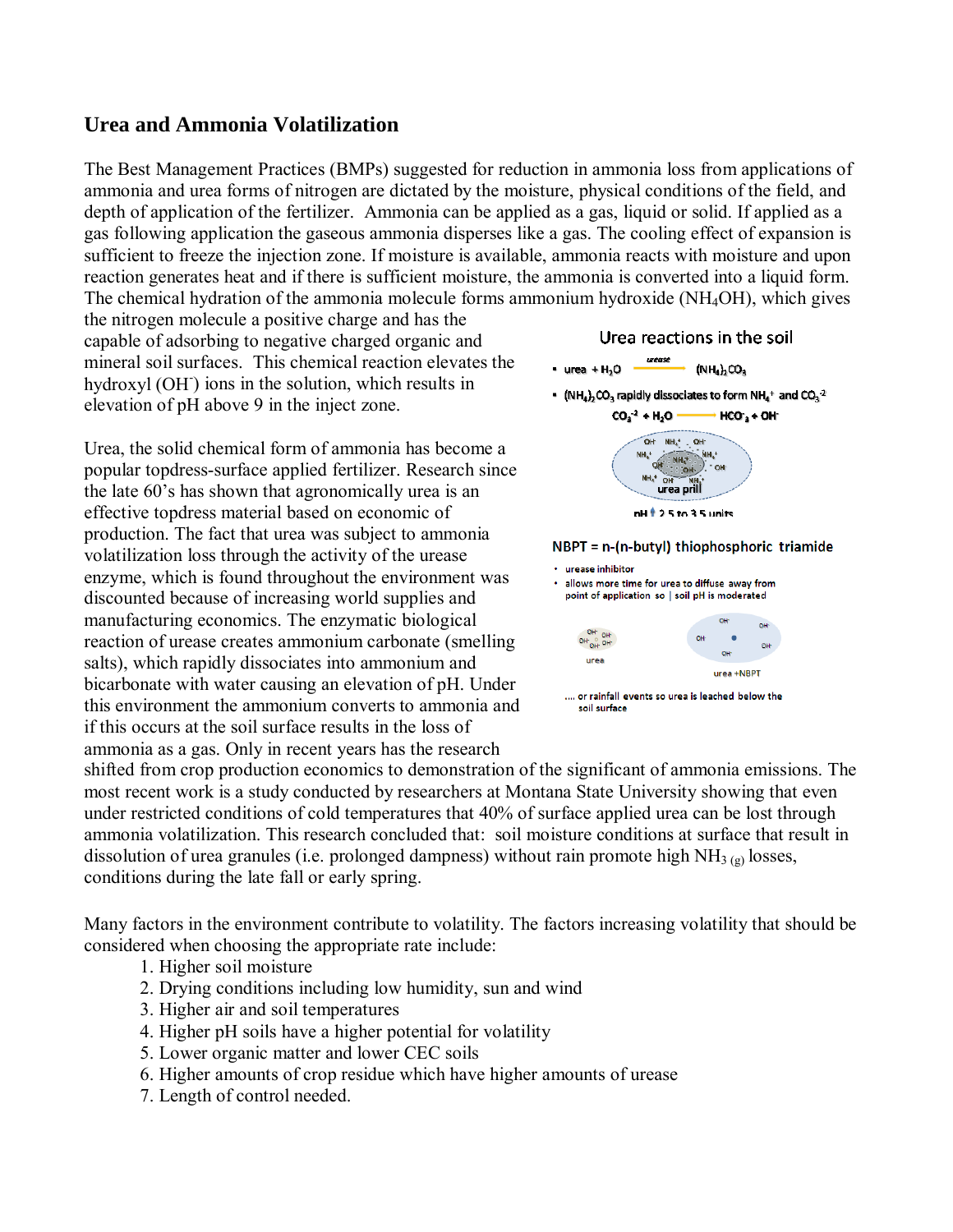#### **Nitrification**

Nitrification is the biological oxidation of ammonia in the formation of two new forms of nitrogen, nitrite and nitrates. The oxidation of ammonia to nitrite is usually the rate limiting step of nitrification. Nitrification is an important step in the nitrogen cycle in soil and in the production of crops in Idaho. The oxidation of ammonia into nitrite is performed by two groups of organisms, ammonia-oxidizing bacteria and ammonia-oxidizing archaea. In soils the most studied ammonia oxidizing bacteria (AOB) belong to the genera *Nitrosomonas* and *Nitrosococcus*. The second step (oxidation of nitrite into nitrate) is done (mainly) by bacteria of the genus *Nitrobacter*. Nitrifying organisms are chemoautotrophs, and use carbon dioxide as their carbon source for growth. Some AOB possess the enzyme, urease, which catalyzes the conversion of the urea molecule to two ammonia molecules and one carbon dioxide molecule. *Nitrosomonas europaea*, as well as populations of soil-dwelling AOB, has been shown to assimilate the carbon dioxide released by the reaction to make biomass, and harvest energy by oxidizing ammonia (the other product of urease) to nitrite. This feature may explain enhanced growth of AOB in the presence of urea in acidic environments. These bacteria known as "nitrifiers" are strict "aerobes," meaning they must have free dissolved oxygen to perform their work. Nitrification occurs only under aerobic conditions at dissolved oxygen levels of 1.0 ppm or more. At dissolved oxygen (DO) concentrations less than 0.5 ppm, the growth rates are minimal. This may be important in how slowly ammonium coverts in cold saturate or near saturated soils, like we have in parts of Northern and Eastern Idaho. Nitrification requires a long retention time, a low food to microorganism ratio, and adequate buffering (alkalinity).

Soil temperature also affects the rate of nitrification. Nitrification reaches a maximum rate at

temperatures between  $86^{\circ}$ F and  $95^{\circ}$ F. At temperatures of  $104^{\circ}$ F and higher, nitrification rates fall to near zero. At temperatures below 72<sup>o</sup>F, nitrification proceeds at a slower rate, but will continue at temperatures of 48°F and less. However, if nitrification is lost, it will not resume until the temperature increases to well over  $50^{\circ}$ F. Some of the most toxic compounds to nitrifiers include cyanide, thiourea, phenol and heavy metals such as silver, mercury, nickel, chromium, copper and zinc. Nitrifying bacteria can also be inhibited by nitrous acid and free ammonia, both could be present under the conditions that occur in our North and Eastern Idaho Soils.



Together with ammonification, the conversion of organic N (organic matter and decaying proteins), nitrification makes up the mineralization process, which release ammonium-N to the nitrogen pool for crop production and Nitrogen Cycle transformations.

In the nitrification process the oxidation state of nitrogen is elevated to its high oxidation state  $(+5)$ , in this state the nitrogen molecule with its 3 associated oxygen molecules is transformed from a positive charged molecule to a negative molecule. This transformation makes the nitrate form of nitrogen subject to movement with water or potential leaching. The nitrate molecule is also a chemical well oxygenated molecule, which depending on soil moisture content and biological activity, serving as chemically bound oxygen for soil microbes and is capable of reacting with reduced metals like iron and manganese.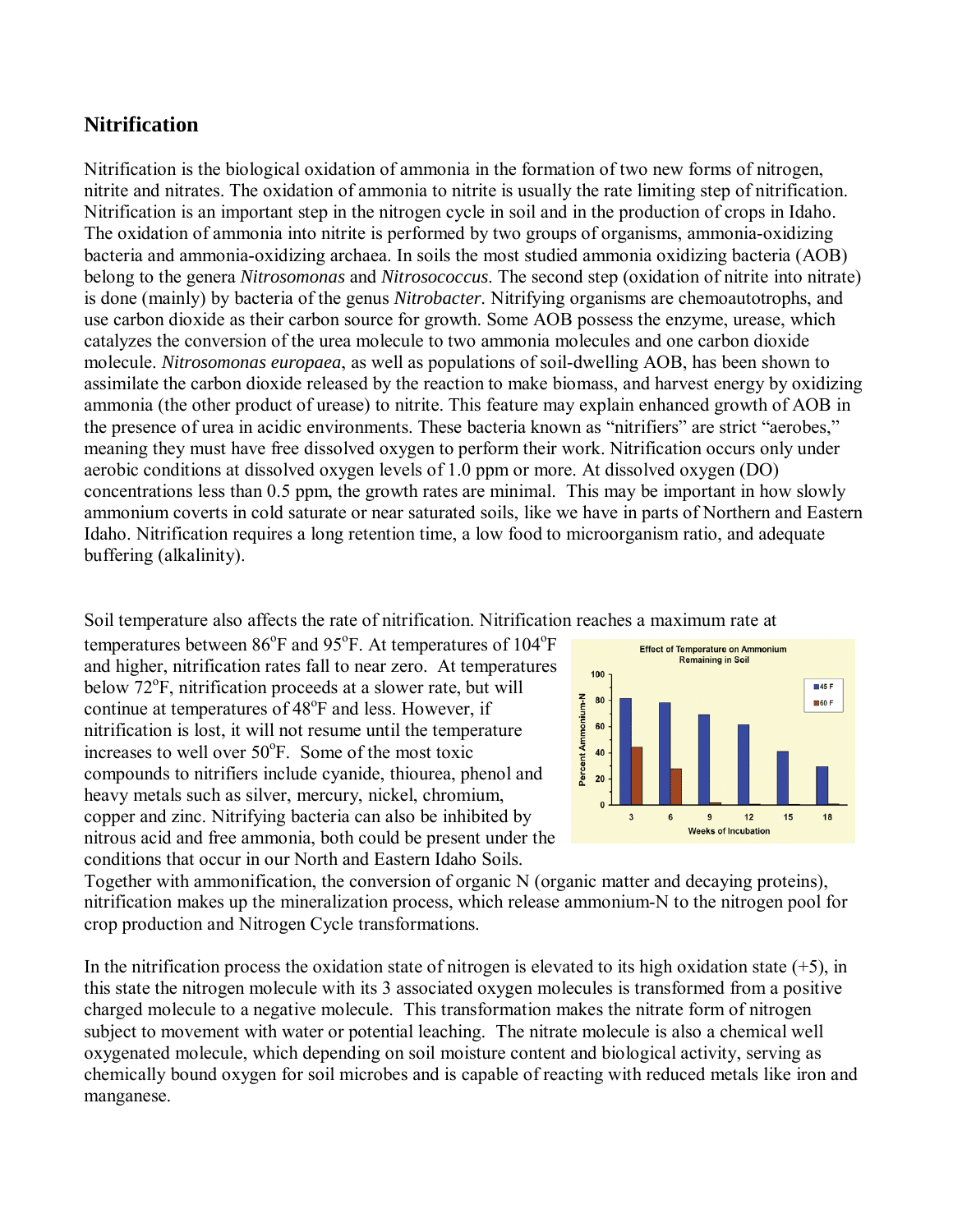### **WHY ARE NITRATE-N AND NITRITE-N OF IMPORTANCE?**

Nitrogen-containing compounds act as nutrients in streams and rivers. Nitrate reactions  $[NO<sub>3</sub>]]$  in fresh water can cause oxygen depletion. Thus, aquatic organisms depending on the supply of oxygen in the stream will die. The major routes of entry of nitrogen into bodies of water are municipal and industrial wastewater, septic tanks, feed lot discharges, animal wastes (including birds and fish) and discharges from car exhausts. Bacteria in water quickly convert nitrites  $(NO<sub>2</sub>)$  to nitrates  $(NO<sub>3</sub>)$ .

Nitrates can produce a serious condition in fish called "brown blood disease." Similarly, nitrates react directly with hemoglobin in human blood and other warm-blooded animals to produce methemoglobin. Methemoglobin destroys the ability of red blood cells to transport oxygen. This condition is especially serious in babies under three months of age. It causes a condition known as methemoglobinemia or "blue baby" disease. Water with nitrate-N levels exceeding 10 mg/l (ppm) should not be used for feeding babies. Nitrite-N levels below 90 mg/l and nitrate-N levels below 0.5 mg/l seem to have no effect on warm water fish.

#### **DENITRIFICATION, THE PRODUCTION OF DINITROGEN (NITROUS)**   $OXIDE(N<sub>2</sub>O)$

#### **Where is the Nitrous Oxide coming from?**

Nitrous oxide (N2O) is produced naturally in soils through denitrification processes. These natural emissions can be increased by a variety of agricultural practices and activities including:

Direct addition of nitrogen to soils:

- Use of synthetic and organic fertilizers
- Production of nitrogen-fixing crops
- Cultivation of high organic content soils
- Application of livestock manure to croplands and pasture

Indirect addition of nitrogen to soils:

- Surface run-off and leaching of applied nitrogen into ground water and surface waters
- Denitrification of the organic nitrogen in livestock manure and urine.

Agricultural activities contribute directly to emissions of greenhouse gases (GHG) through a variety of processes. Nitrous oxide  $(N_2O)$  is a major non-carbon-dioxide GHG along with methane (CH<sub>4</sub>). Table 4 shows the contribution of the various GHG emissions from Agriculture and the significance of their contribution in Carbon Dioxide Equivalence. The major methane contributors are enteric fermentation in domestic livestock (cow burps), livestock manure management, rice cultivation, agricultural soil management, and field burning of agricultural residues. As depicted in the table domestic livestock generates the major of the methane emissions from agriculture, generating in excess of 30% of the total Carbon Dioxide Equivalence with Agricultural Soil Management generating in excess of 50% of the total Carbon Dioxide Equivalence in the form of nitrous oxide. Carbon dioxide  $(CO<sub>2</sub>)$  making up in excess of 72% of the GHGs.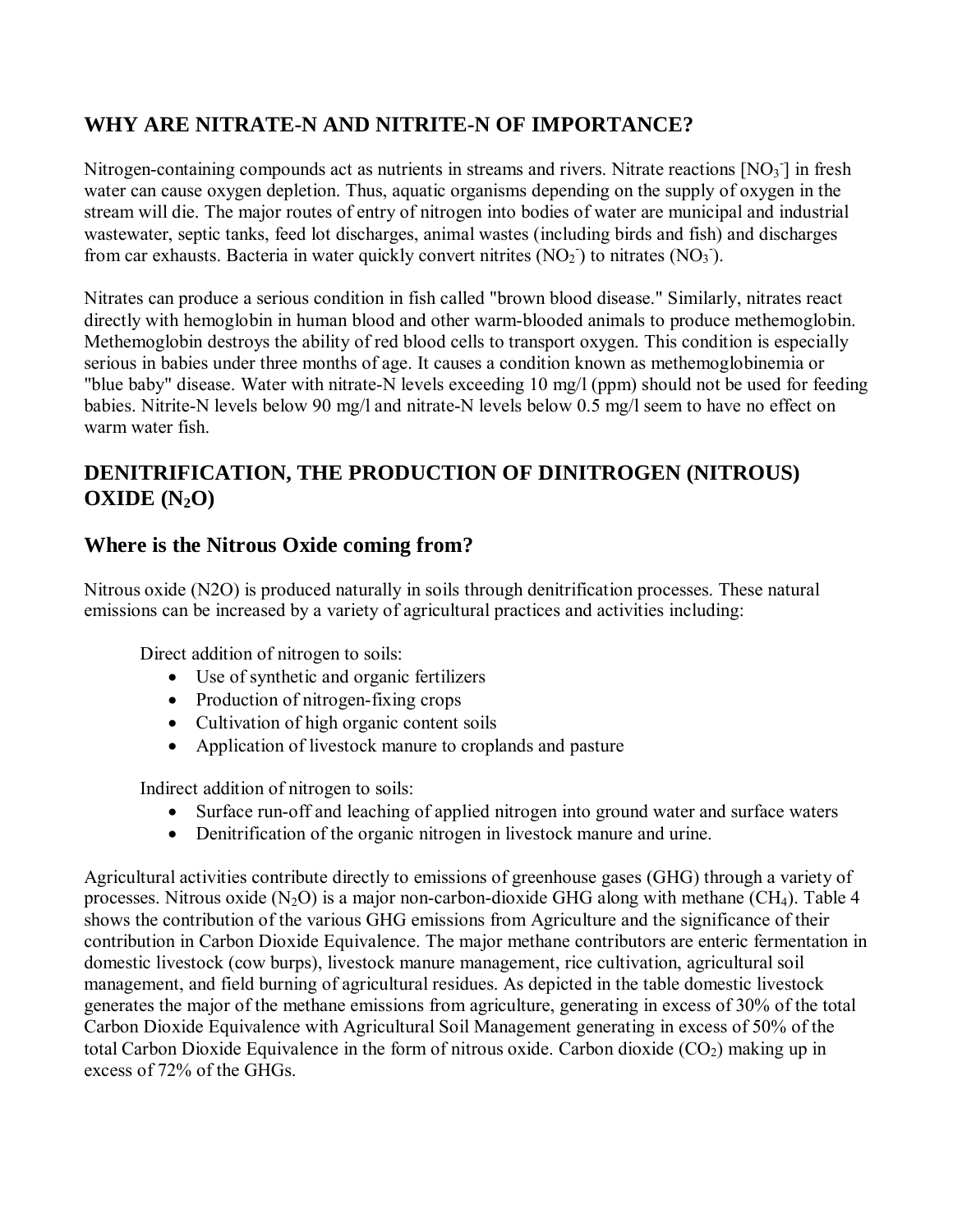| Table 4.                                            |       |       |     |       |       |       |       |       |
|-----------------------------------------------------|-------|-------|-----|-------|-------|-------|-------|-------|
| Emissions from Agriculture (Tg CO <sub>2</sub> Eq.) |       |       |     |       |       |       |       |       |
| <b>Gas/Source</b>                                   | 1990  | 2000  |     | 2005  | 2006  | 2007  | 2008  | 2009  |
| $CH_4$                                              | 171.2 | 186.7 |     | 190.1 | 191.7 | 198.2 | 197.5 | 196.8 |
| <b>Enteric Fermentation</b>                         | 132.1 | 136.5 |     | 136.5 | 138.8 | 141.0 | 140.6 | 139.8 |
| Manure Management                                   | 31.7  | 42.4  |     | 46.6  | 46.7  | 50.7  | 49.4  | 49.5  |
| <b>Rice Cultivation</b>                             | 7.1   |       | 7.5 | 6.8   | 5.9   | 6.2   | 7.2   | 73    |
| Field Burning of                                    |       |       |     |       |       |       |       |       |
| <b>Agricultural Residues</b>                        | 0.3   |       | 0.3 | 0.2   | 0.2   | 0.2   | 0.3   | 0.2   |
| N <sub>2</sub> O                                    | 212.4 | 224.0 |     | 228.7 | 227.1 | 227.6 | 228.8 | 222.5 |
| Agricultural Soil                                   |       |       |     |       |       |       |       |       |
| Management                                          | 197.8 | 206.8 |     | 211.3 | 208.9 | 209.4 | 210.7 | 204.6 |
| Manure Management                                   | 14.5  | 17.1  |     | 17.3  | 18.0  | 18.1  | 17.9  | 179   |
| Field Burning of                                    |       |       |     |       |       |       |       |       |
| <b>Agricultural Residues</b>                        | 0.1   |       | 0.1 | 0.1   | 0.1   | 0.1   | 0.1   | 0.1   |
| <b>Total</b>                                        | 383.6 | 410.6 |     | 418.8 | 418.8 | 425.8 | 426.3 | 419.3 |

As an interesting side note, On-farm GHG emissions are significant contributor to the overall global "Greenhouse Effect", however, water vapor has and will be the largest natural contributor to the Greenhouse Effect. Denitrification and the generation of Nitrous Oxide is a natural process in which the nitrate molecule is striped of oxygen under anoxic or anaerobic conditions. In the process the nitrogen molecule is reduced through a series of intermediate gaseous nitrogen oxide products and may

ultimately end up as molecular nitrogen  $(N_2)$ . Table 5. Role of Atmospheric Greenhouse Gases Denitrification can be biological and/or chemical. The biological process is a respiratory process in which the microbes reduce oxidized forms of nitrogen in response to the oxidation of a carbon source such as organic matter at low oxygen levels (anoxic) in the soil. The process starts with nitrate  $(NO<sub>3</sub>^-)$ . Once the nitrate is reduced to nitrite  $(NO<sub>2</sub><sup>-</sup>)$  then both biological and chemical denitrification takes place with the generation of nitrous  $(N_2O)$  and nitric  $(NO)$  oxides.

#### (man-made and natural) as a % of Relative **Contribution to the "Greenhouse Effect"**

| Based on concentrations (ppb)<br>adjusted for heat retention<br>characteristics | Percent of<br>Total | Percent of<br>Total --<br>adjusted for<br>water vapor |  |
|---------------------------------------------------------------------------------|---------------------|-------------------------------------------------------|--|
| Water vapor                                                                     |                     | 95.000%                                               |  |
| Carbon Dioxide (CO2)                                                            | 72.369%             | 3.618%                                                |  |
| Methane (CH4)                                                                   | 7.100%              | 0.360%                                                |  |

2009 Agriculture Chapter Greenhouse Gas Emission

Denitrification can take place at anytime that the soil is at or near saturation or when rapid biological activity (high crop residues) are present. The reduction of nitrate under anoxic conditions (when the oxygen levels in the soil drop below 0.5%) involves the same soil organisms that are responsible for nitrification. The condition often takes place during period of high microbial activity when oxygen is in short supply and periods of heavy rainfall or irrigation. In terms of the general nitrogen cycle, denitrification completes the cycle by returning  $N_2$  to the atmosphere. The process is performed primarily by heterotrophic (requires carbon) bacteria (such as *Paracoccus denitrificans* and various pseudomonads).

Research to identify sources of nitrous oxide in soils has indicated that most, if not all, of the  $N_20$ evolved from soils is produced by biological processes and that essentially all of the  $N_2O$  evolved through the reduction of nitrate by denitrifying microbes under anaerobic conditions. It is now well established, however, that nitrifying microbes contribute significantly to emissions of  $N<sub>2</sub>O$  from soils and that most of the  $N_2O$  evolves from aerobic soils treated with ammonium or ammonium-yielding fertilizers such as urea is produced during the oxidation of ammonium to nitrate by these microbes. The observation has been verified through studies showing the  $N_2O$  emissions can be greatly reduced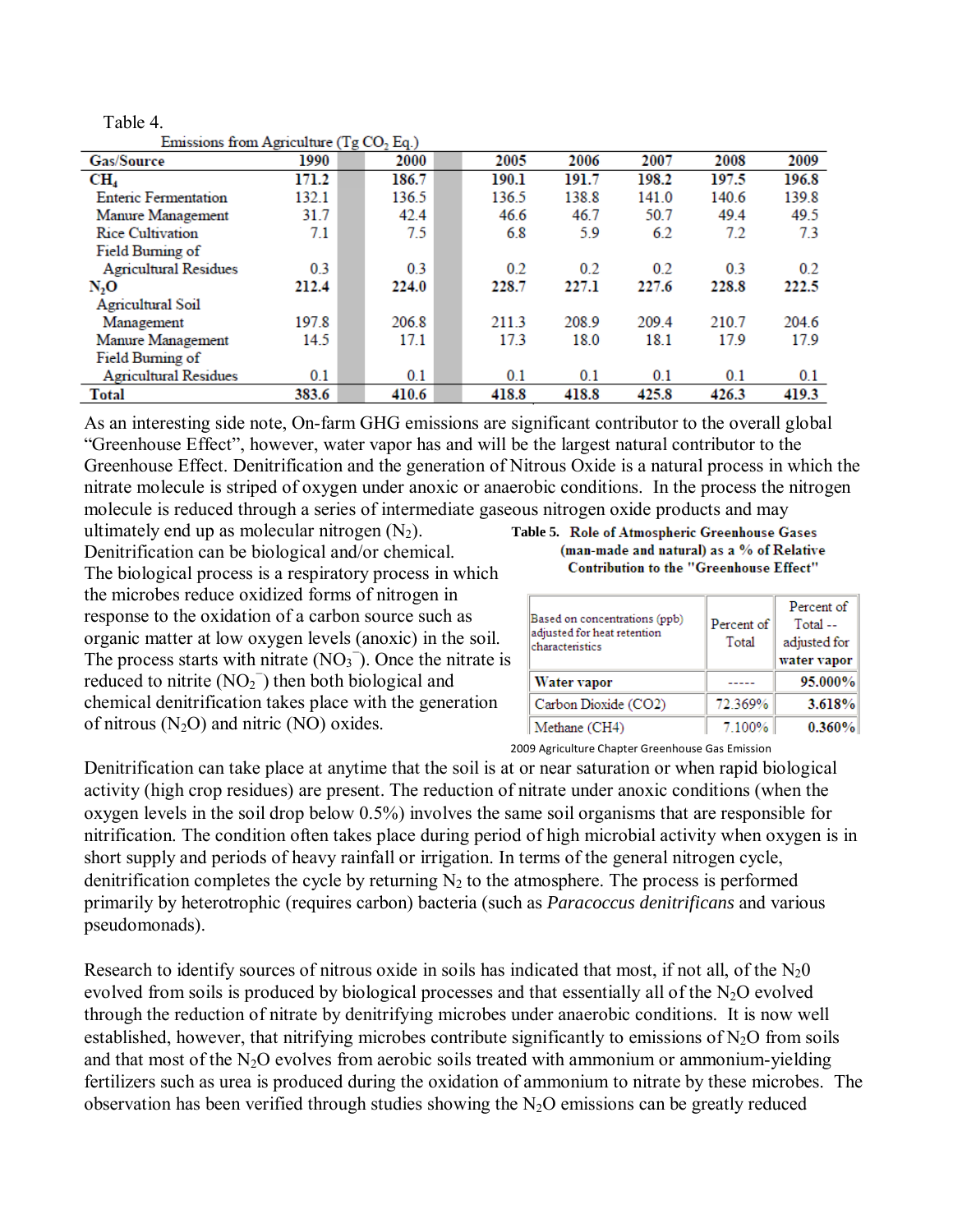through the addition of nitrification inhibitors such as nitrapyrin, which affect the nitrifiers but not the denitrifiers.

#### **NITRIFICATION STABILIZERS, INHIBITORS AND CONTROLLED RELEASE FERTILIZERS, WHERE DO THEY FIT?**

By definition:

- 1. **Nitrogen Stabilizer**  substance added to a fertilizer which extends the time the nitrogen component of the fertilizer remains in the soil in the ammoniacal form. (Official 2001)
- 2. **Nitrification inhibitor**  substance that inhibits the biological oxidation of ammoniacal nitrogen to nitrate nitrogen (Official 2001)
- 3. **Urease inhibitor** substance which inhibits, block or delay the hydrolytic action on the urea molecule by the urease enzyme (Official 1997)
- 4. **Slow or Controlled Release** - **c**hemical binding with urea or ammonia in a form which delays its availability for plant uptake and use after application, or which extends its availability to the plant. (Official 1985).

Each has the ability of inhibiting nitrification by chemical or physical process. Nitrification inhibitors are used to decrease the possibility that large losses of nitrate will occur between the time a nitrogen fertilizer is applied and the time it is taken up by plants. Urease inhibitors are included in the list but do not have a direct effect on nitrification other than dispersing urea and restricting ammonium production.

#### **TYPES AND USES OF NITRIFICATION INHIBITORS (NIs)**

A number of compounds have been shown to inhibit nitrification in laboratory and field studies; however, only Nitrapyrin and Terrazole have U.S. EPA approval for use on cropland in the United States. Additional compounds are used in Japan and other countries and registration is expected for additional compounds in the U.S. N-Serve is currently labeled for corn, sorghum, wheat, cotton, rice, and other crops and is sold in emulsifiable and nonemulsifiable formulations. Dwell was registered as a nitrification inhibitor in 1982, but it is uncertain if the product will be marketed. Both chemicals are effective nitrification inhibitors when 0.5 lb. of active ingredient (a.i.) per acre is used in a band application with anhydrous ammonia or N solution fertilizers. Although only two of the chemicals are currently on the EPA approved list these chemicals will continue to be explored by the chemical industry. The significance of this list demonstrates the sensitive of the nitrification microbes.

#### **WHERE NITRIFICATION INHIBITORS SHOULD BE USED?**

Nitrification Inhibitors should be used in areas of high rainfall, finer textured soils, and cold soil temperatures during the winter. However, overall only about 50 and 70% of the trials with spring- and fall applied N has shown yield response from NIs.

There is a good probability of reducing Nitrogen loss from fall applied Nitrogen fertilizers with the application of NIs to ammoniacal fertilizers because of the potential for N loss through ammonia volatization. The use of NIs will allow producers to apply N fertilizers somewhat earlier than generally considered feasible (50°F is traditionally considered the maximum soil temperature for application of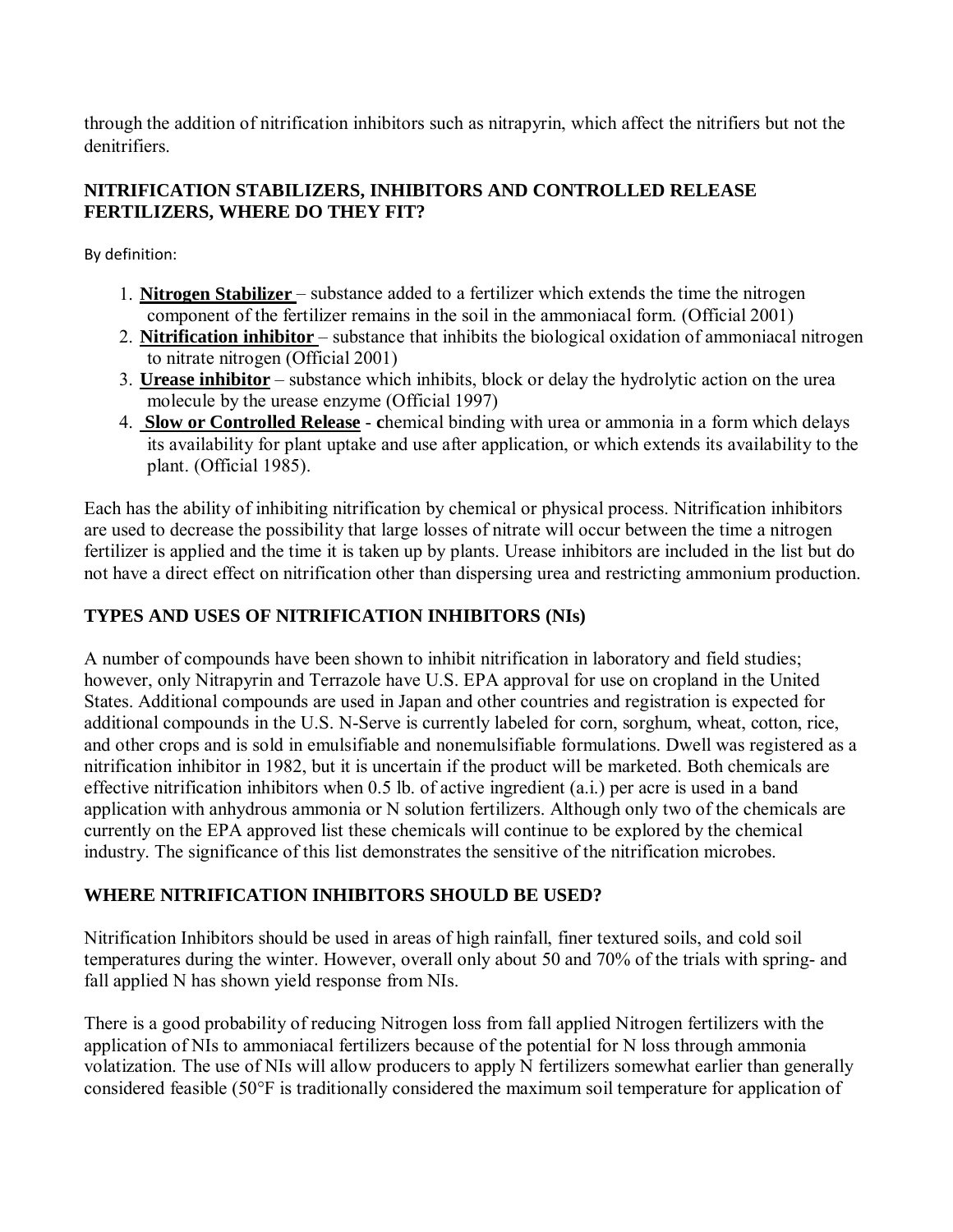ammoniacal fertilizers in the fall without a NI). Heavy fall application of Nitrogen is not recommended for low CEC, coarse-textured soils because of the possibility of urea, ammonium and for certain nitrate leaching.

#### **ADDITIONAL CONSIDERATIONS WHEN USING NITRIFICATION INHIBITORS**

More consistent yield responses have been obtained with no-till grown crops than with conventional tillage systems fertilized in the spring. This finding results from greater infiltration rates, higher water contents, a higher population of denitrifying bacteria in no-till soils and, thus, increased N losses from leaching and/or denitrification.

The commercially available NIs has properties that affect how they can be added to various types of fertilizers. Nitrapyrin and Terrazole can be impregnated on solid fertilizers, or an emulsifiable formulation may be mixed with N solution fertilizers. N-Serve can be added directly to bulk anhydrous ammonia because of its high solubility in liquid ammonia. However, Dwell is not soluble in ammonia, but can be added to anhydrous ammonia with a small electric pump that meters the compound into the ammonia stream between the nitrolator and the manifold system on the applicator.

#### **NITROGEN STABILIZERS AND SLOW OR CONTROLLED RELEASE FERTILIZERS**

Slow or Controlled Release Fertilizers are fertilizers containing a plant nutrient in a form which delays its availability for plant uptake and use after application, or which extends its availability to the plant significantly longer than a reference "rapidly available nutrient fertilizer" such as ammonium nitrate or urea, ammonium phosphate or potassium chloride. Such delay of initial availability or extended time of continued availability may occur by a variety of mechanisms. These include controlled water solubility of the material (by semi-permeable coatings, occlusion, or by inherent water insolubility of polymers, natural nitrogenous organics, protein materials, or other chemical forms), by slow hydrolysis of water soluble low molecular weight compounds, or by other unknown means (Official 1985).

 Slow or controlled release fertilizers have been around since the early sixties. These products were first developed for the horticultural markets, as a way of delayed feeding for transplant stock and increasing the shelf life of retail plants. In the late sixties with the entry of urea into the commercial fertilizer

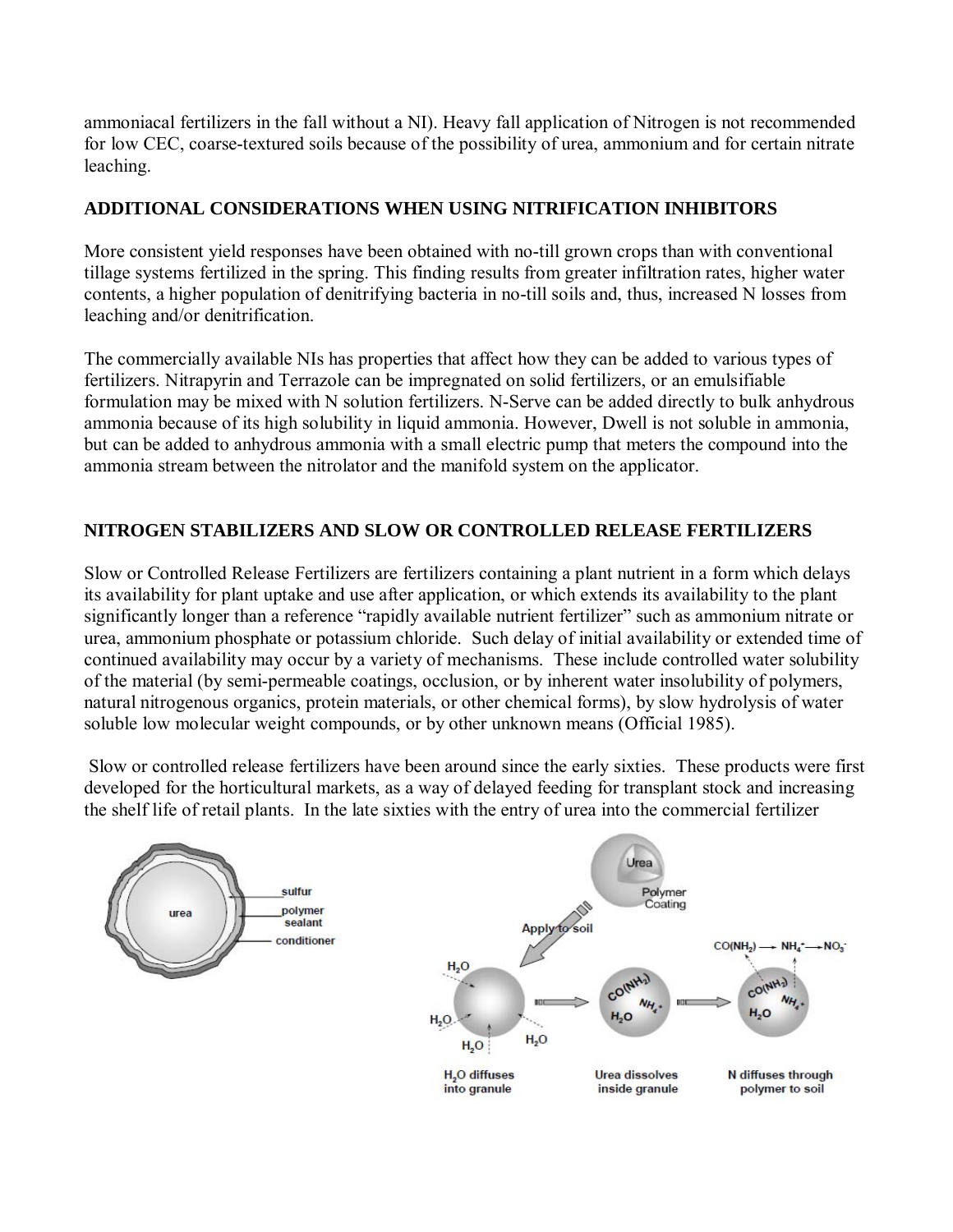market, fertilizer manufactures started looking for means of coating urea to control the loss of nitrogen through volatilization and leaching.

The first coating agent tried was elemental sulfur, followed by coating that had differing degrees of water soluble. These products were research in production agriculture, but production costs made them unprofitable in commercial field production. With the increased emphasis on environmental concerns, the interest in slow or controlled release fertilizers has been reintroduced to the commercial fertilizer market.

Table 5 lists the majority of the commercial slow or controlled release products and fertilizers we have

| raoic J.                           | complete and slow release in products |                                                                                    |                           |                                      |  |
|------------------------------------|---------------------------------------|------------------------------------------------------------------------------------|---------------------------|--------------------------------------|--|
| <b>N</b> Source                    | <b>Base Compound</b>                  | Common<br>Name(s)                                                                  | N <sub>1</sub><br>Content | <b>Inhibition</b><br><b>Duration</b> |  |
|                                    |                                       |                                                                                    | $-$ %--                   | --weeks--                            |  |
|                                    |                                       | SCU                                                                                | $30 - 42$                 | $4 - 12$                             |  |
| S-coated urea                      | urea                                  | Enspan                                                                             | 39                        |                                      |  |
| Polymer/S<br>coated urea           | urea                                  | PolyPlus Poly-S<br><b>TriKote</b>                                                  | $38 - 42$                 | $6 - 16$                             |  |
|                                    |                                       | <b>XCU</b>                                                                         | $41 - 43$                 |                                      |  |
|                                    |                                       | Polyon,<br>Osmocote,                                                               | $38 - 44$                 |                                      |  |
| Polymer-or<br>resin-coated<br>urea | urea                                  | Meister<br>Agriform<br>Multicote<br>Escote<br>Prokote<br><b>ESN</b><br>Nutrisphere | $25 - 46$                 | $8 - 14$                             |  |
|                                    |                                       | Nitroform                                                                          | 38                        | $10 - 30 +$                          |  |
|                                    | ureaforms                             | <b>FLUF</b>                                                                        | 18                        |                                      |  |
|                                    |                                       | Folocron                                                                           | 29                        | $6 - 10$                             |  |
| Urea-                              |                                       | GP-4340                                                                            | 30                        |                                      |  |
| formaldehyde                       | methylene urea                        | Nutralene<br>Hydrolene<br>Nitamin                                                  | 40                        | $7 - 12$                             |  |
|                                    | methylol urea                         | <b>Resi-Grow</b>                                                                   | 30                        | $6 - 10$                             |  |
|                                    | polymethylene urea                    | CoRoN                                                                              | 12 or 28                  | $7 - 9$                              |  |
| Isobutylidene<br>diurea            | isobutylidine urea                    | <b>IBDU</b>                                                                        | 31                        | $10 - 16$                            |  |
| Triazone                           | triazone/urea                         | N-Sure, Nitamin<br>TriSert, Formolene                                              | 28-33                     | $6 - 10$                             |  |
| Crotonylidene<br>Diurea            | urea/crotonaldehyde                   | Crotodur, CDU,<br>Triabon                                                          | 34                        | $6 - 12$                             |  |

Controlled and slow release N products

Table 5.

found to date offered for sale in the Idaho. The chemistry and physical behavior of the coated fertilizers are reasonably to understand, the additive products are a little more difficult to understand and predict.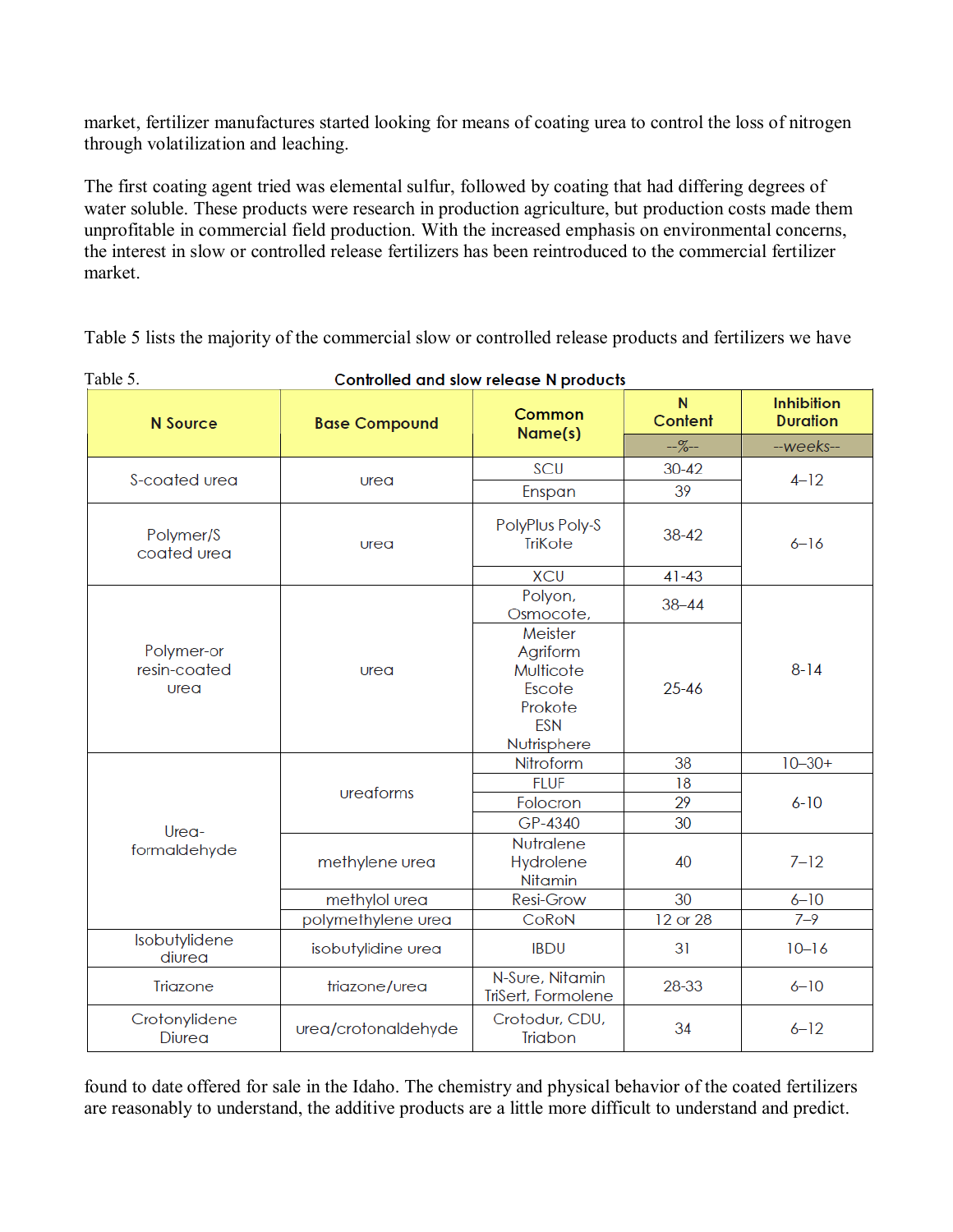The theory behind polymer coatings is that they control penetration of moisture and therefore, the solubility of the fertilizer contained within the polymer. Sulfur coated products are controlled by microbial action on the element sulfur coating.

The newest technology is production of products that are a chemical mixture of additives. Several of the products are a combination of Triazone, Methylene Urea, and Ammonium Nitrate. The data supplied by the manufacture shows the delayed ammonification of urea by the additive. The data also shows no synergistic effect of the additive on UAN, which is made up of liquid urea (50%) and liquid ammonium



(25%) nitrate (25%). The data suggests that after two weeks, the UAN urea is converted to ammonium, with nitrification inhibited for 20 days, this inhibitory effect is either the elevated pH and/or free ammonia, known to be toxic to nitrification bacteria. The nitrate-N data is reflective of the ratio of the additive to UAN, with that ratio mix maintained throughout the incubation period. As a side note, the data also suggests the led time that a producer has to consider in applying a fertilizer product like UAN. Upon application, 25% of the nitrogen is available immediately to the crop with the remaining becoming available over the next 40 day period. As a topdress material for small grains applied at GS 10-20 makes UAN by itself a potentially very effective top-dress fertilizer for winter small grains and an effective material for pre-plant on spring grains.

Table 6. lists the current Fertilizer additives that have been develop of the years for reducing the potential for N losses through leaching, volatilization, and denitrification. These chemical additives either reduce the biological population of the application zone thus impeding the natural biological process or form a chemical boundary that prevents the nitrogen source from interacting with the natural chemistry in the soil.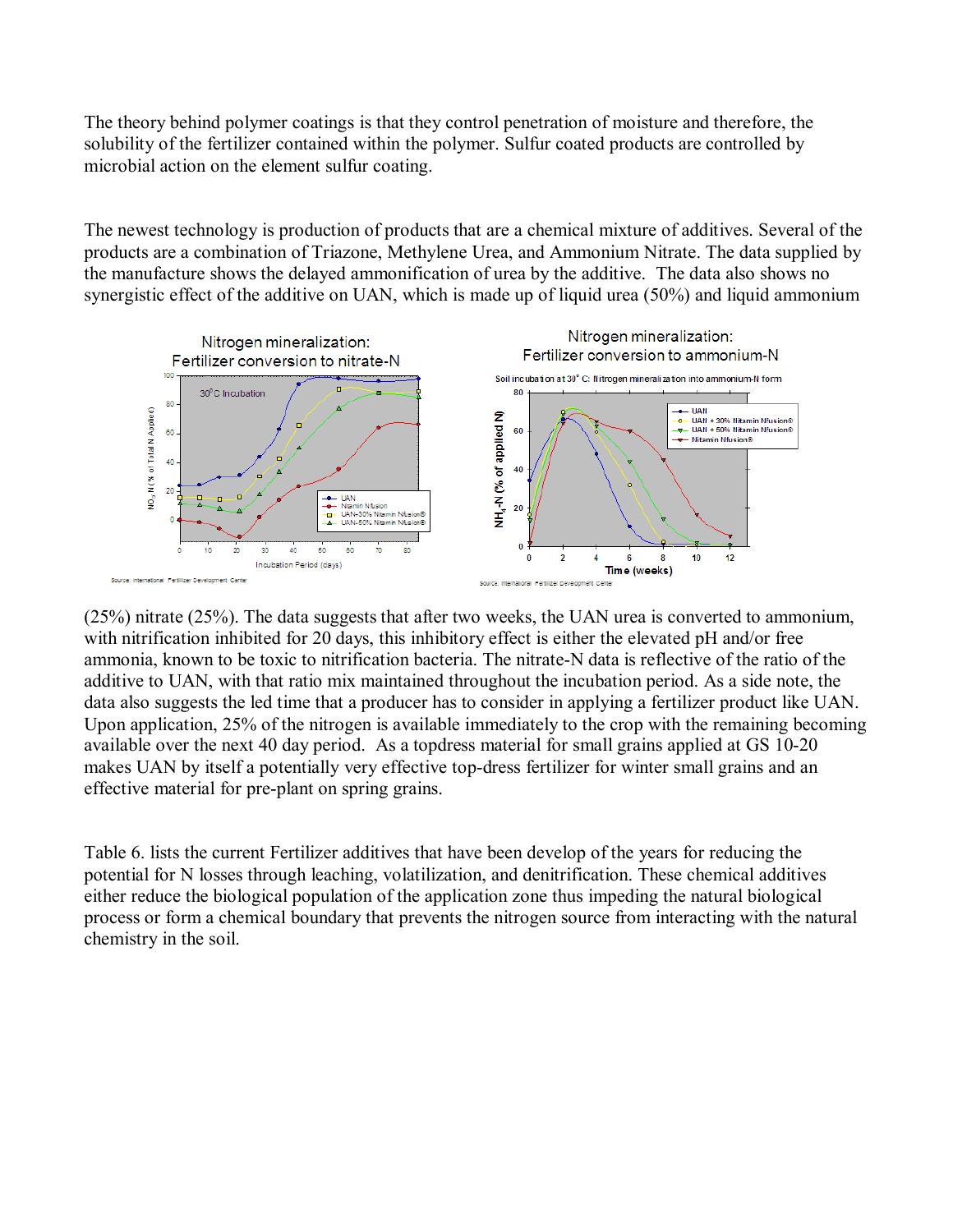| <b>Additive</b>          | <b>Base Compound</b>                       | Common<br>Name(s)           | N<br>Content             | N<br><b>Process</b>                                | <b>Inhibition</b><br><b>Duration</b> |  |  |
|--------------------------|--------------------------------------------|-----------------------------|--------------------------|----------------------------------------------------|--------------------------------------|--|--|
|                          |                                            |                             | $-$ %--                  |                                                    | --weeks--                            |  |  |
| Nitrification Inhibitors |                                            |                             |                          |                                                    |                                      |  |  |
| Nitrapyrin               | 2-chloro-6-<br>trichloromethyl<br>pyridine | N-Serve<br>Stay-N 2000      |                          | nitrification<br>denitrification                   | $2 - 6$                              |  |  |
| <b>DCD</b>               | dicyandiamide                              | <b>DCD</b><br>Ensan         | 1.6                      |                                                    | $4 - 8$                              |  |  |
| <b>DMPP</b>              | 3,4-dimethypyrazole                        | <b>DMPP</b>                 |                          |                                                    | $6 - 8$                              |  |  |
|                          | phosphate                                  | <b>ENTEC</b>                | $12 - 26$                |                                                    |                                      |  |  |
|                          |                                            | <b>Urease Inhibitors</b>    |                          |                                                    |                                      |  |  |
| <b>NBPT</b>              | n-butyl-                                   | Agrotain                    | $\overline{\phantom{a}}$ | volatilization                                     | $2 - 3$                              |  |  |
|                          | thiophosphoric<br>triamide                 | SuperU                      | 46                       |                                                    |                                      |  |  |
| Thiosulfate              | Ammonium or Calcium<br>thiosulfate         | <b>ATS</b><br>CaTs          | 12                       | volatilization<br>nitrification                    | $2 - 3$                              |  |  |
|                          |                                            | <b>Combination Products</b> |                          |                                                    |                                      |  |  |
|                          |                                            | <b>Agrotain Plus</b>        |                          |                                                    | $6 - 8$                              |  |  |
| DCD + NBPT               | dicyandiamide + n-                         | <b>HYDREXX</b>              |                          |                                                    | $8 - 12$                             |  |  |
|                          | butyl-                                     | <b>UMAXX</b>                | 47                       |                                                    |                                      |  |  |
| DCD + NBPT +<br>urea     | thiophosphoric<br>triamide                 | <b>UFLEXX</b><br>SuperU     | 46                       | volatilization<br>nitrification<br>denitrification | $6 - 8$                              |  |  |
|                          |                                            |                             |                          |                                                    |                                      |  |  |
| polymer<br>polymer +     | maleic-itaconic<br>copolymer               | Nutrisphere                 |                          |                                                    | $6 - 12$                             |  |  |
| urea                     |                                            | SSN                         | 46                       |                                                    |                                      |  |  |

#### Fertilizer additives used to reduce potential N losses Table 6. (leaching, volatilization, and denitrification)

#### **In summary**

Nitrogen is found throughout the environment. It is an essential element for life, however, because of the quantity, cultural practices, climatic conditions, crop uptake timing, economics of fertilizer sources and nitrogen form required by crops, nitrogen use efficiency is often low in Idaho's crop production. Nitrogen management is an environmental concern due to changes in nitrogen form as nitrogen fertilizers go through various transformations within the Nitrogen Cycle. Some of the nitrogen transformations are difficult to predict due to difference in cultural practices, fertilizer forms used and the uncertainties of weather. Ammoniacal forms of nitrogen fertilizer are subject to ammonia loss through volatilization with urea, the solid form of ammoniacal nitrogen, subject to ammonia volatilization through the activity of the urease enzyme. Ammonium nitrogen with its positive charge is adsorbed to the negative charge surfaces of organic matter and soil particles, and is transformed to nitrate nitrogen through nitrification, a biological process involving the activities of specific soil bacteria and a process that generates acidity in the soil. The nitrate nitrogen form with its negative charge is subject to leaching and under low soil oxygen levels is subject to denitrification. Both conditions are dependent on the water content of the soil and water movement through the soil. Denitrification, a process in which soil microbes strip oxygen from the nitrate molecule, results in the formation of nitrogen dioxide, a Green House Gas.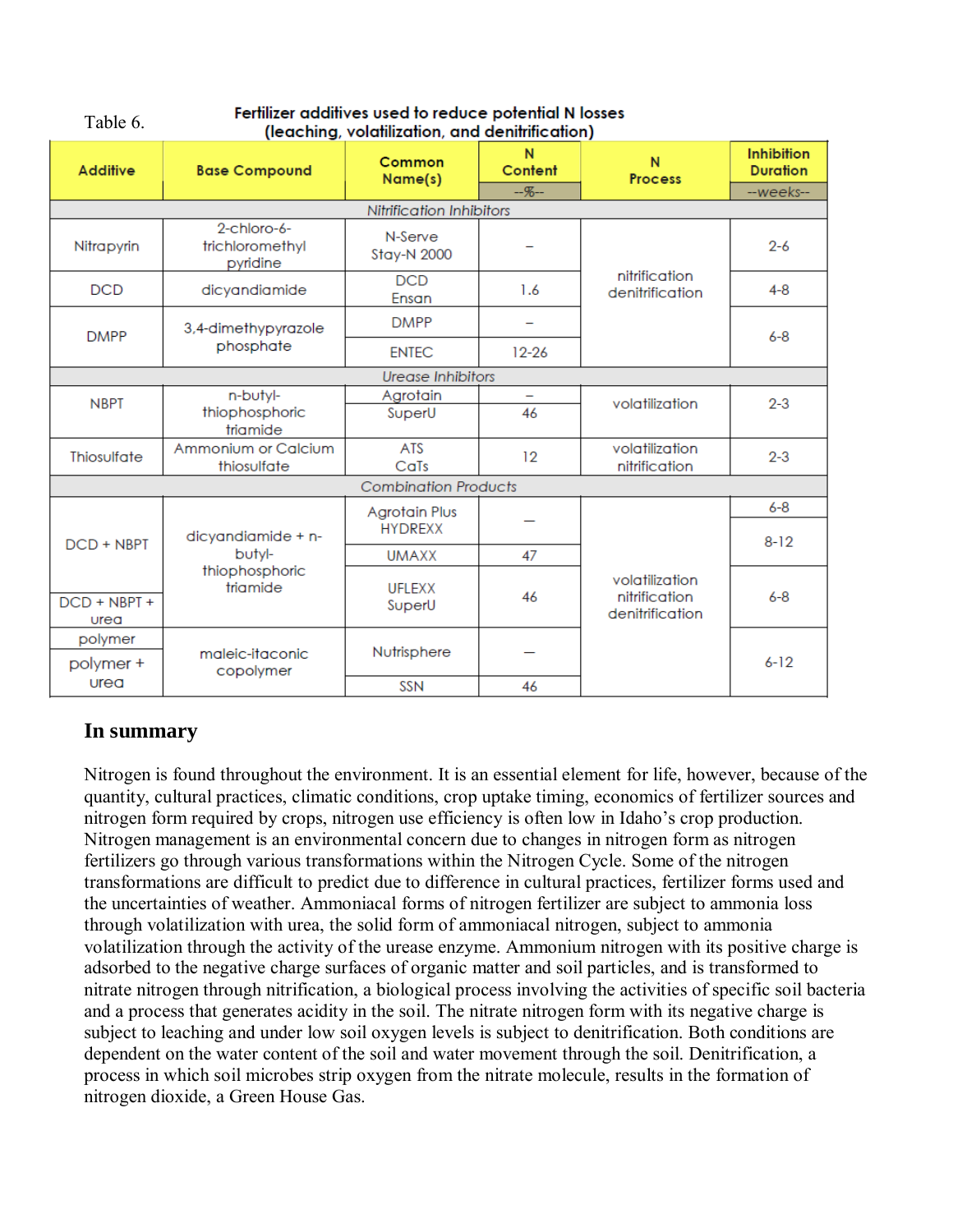Conservation practices and EQIP and CSP programs are designed to assist the producer in managing nitrogen in crop production. In many of our cultural practices nitrogen is often applied to crops before planting, a practice that can lead to nitrogen loss. For many of our crop the first growth period after planting requires only a small amount of nitrogen, however, once the crop starts growing, whether a grain, forage or row crop then a large proportion of its nitrogen uptake is required as the plant in its vegetative stage matures in preparation for harvest. Nitrogen management and timing of nitrogen application is required to match this nitrogen uptake pattern, however, cultural practices, soil conditions and weather often dictates when nitrogen can be applied in the production of a crop. To increase nitrogen use efficiency and thereby increase yields or decrease N rates, a number of products have been developed as nitrogen stabilizer, urease, nitrification and denitrification inhibitors, or containing slow or controlled release chemical, that delay the nitrogen transformation processes so that the period of time in which the N source is available for uptake is closer to the time the crop needs the available N.

#### REFERENCES

- Bremner, J.M. 1965. Inorganic forms of nitrogen. In C.A. Black et al. (ed.) Methods of soil analysis, Part 2. Agronomy 9:1179-1237. Am. Soc. of Agron., Inc., Madison, WI.
- Cabrera, M., J. Molina, and M. Vigil. 2008. Modeling the nitrogen cycle. p. 695-730. In Nitrogen in Agricultural Systems. Agronomy Monograph No. 49. J.S. Schepers and W.R. Raun, eds. ASA-CSSA-SSSA, Madision, WI.
- Coyne, M.S. 2008. Biological denitrification. p. 201-254. In Nitrogen in Agricultural Systems. Agronomy Monograph No. 49. J.S. Schepers and W.R. Raun, eds. ASA-CSSA-SSSA, Madision, WI.
- Ferguson, R. G. Slater, and D. Krull. 2009. Encapsulated nitrapyrin study, 2009. University of Nebraska Report.
- Franzen, D. 2009. Studies on slow-release liquid fertilizers applied at low rates as a foliar application on North Dakota spring wheat/winter wheat. North Dakota State University, Fargo, ND.
- Franzen, D.W., R.J. Goos, R.J. Norman, T.W. Walker, T.L. Roberts, N.A. Slaton, G. Endres, R. Ashley, J. Staricka, and J. Lukach. 2010? Field and laboratory studies comparing Nutrisphere®-N with urea in North Dakota, Arkansas and Mississippi. Journal of Plant Nutrition. Accepted for publication, June, 2010.
- Goos, R.J. and B.E. Johnson. 1999. Performance of two nitrification inhibitors over a winter with exceptionally heavy snowfall. Agronomy Journal 91:1046-1049.803-806.
- Goos, R.J. 2008. Evaluation of Nutrisphere-N as a soil nitrification and urease inhibitor. p. 89- 96. In Proceedings of the North Central Extension-Industry Soil Fertility Conference, 12-13 November, 2008, Des Moines, IA. International Plant Nutrition Institute, Brookings, SD.
- Grant, C.A. 2004. Potential uses for Agrotain and polymer-coated products. p. 76-86. Canada Soil Science Conference Proceedings, 2004.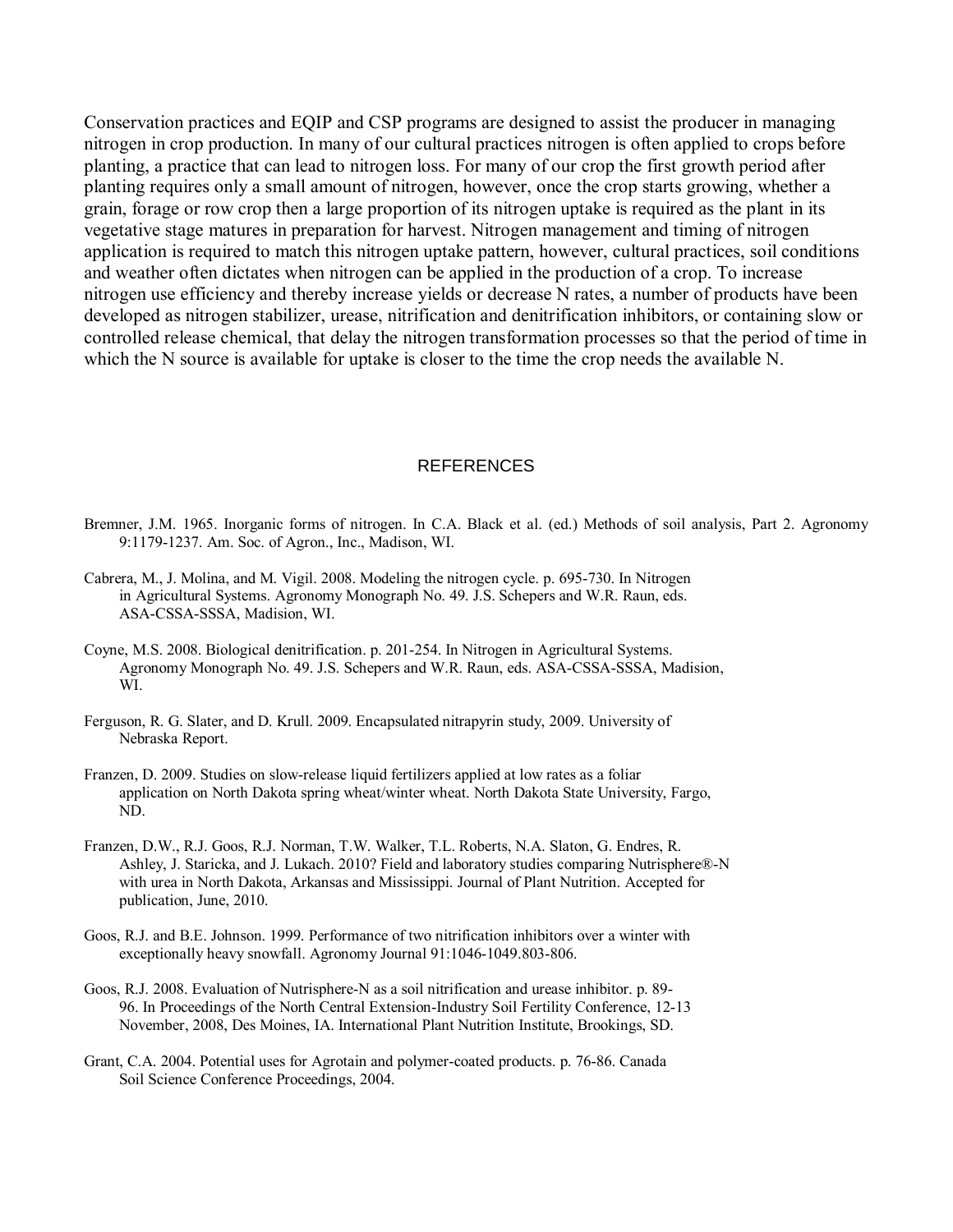- Hendrickson, L.L., L.M. Walsh, and D.R. Keeney. 1978. Effectiveness of nitrapyrin in controlling nitrification of fall and spring-applied anhydrous ammonia. Agronomy Journal 70: 704-708.
- Hergert, G.W., and R.A. Wiese. 1980. Performance of nitrification inhibitors in the Midwest (west). p. 89-105. In Nitrification Inhibitors-Potentials and Limitations. ASA-SSSA, Madison, WI.
- Huber, D.M., H.L. Warren, D.W. Nelson, C.Y. Tsai, and G.E. Shaner. 1980. Response of winter wheat to inhibiting nitrification of fall-applied nitrogen. Agron. J. 72:632-637.
- Karow, R.S., E.L. Klepper, R.W. Richman, and R.R. Toll. 1993. Early Growth and Development of Cereals. Oregon State University Extension Service. EM 8542
- Kissel, D.E., M.L. Cabrera, and S. Paramasivam. 2008. Ammonium, ammonia and urea reactions in soils. p. 101-156. In Nitrogen in Agricultural Systems. Agronomy Monograph No. 49. J.S.

Schepers and W.R. Raun, eds. ASA-CSSA-SSSA, Madision, WI.

- Norton, J.M. 2008. Biological denitrification. p. 173-200. In Nitrogen in Agricultural Systems. Agronomy Monograph No. 49. J.S. Schepers and W.R. Raun, eds. ASA-CSSA-SSSA, Madision, WI.
- Randall, G.W., J.A. Delgado, and J.S. Schepers. 2008a. Nitrogen management to protect water resources. p. 911-946. In Nitrogen in Agricultural Systems. Agronomy Monograph No. 49. J.S.

Schepers and W.R. Raun, eds. ASA-CSSA-SSSA, Madision, WI.

- Schepers, J.S., D.D. Francis, and M.T. Thompson, 1989. Simultaneous determination of Total C, Total N, and 15N on Soil and Plant Material. Commun. In Soil Sci. Plant Anal. 20:949-959.
- Schmidt, E.L. 1982. Nitrification in soil. p. 253-288. In Nitrogen in Agricultural Soils-Agronomy Monograph No. 22. F.J. Stevenson, ed. ASA-CSSA-SSSA, Madision, WI.
- Schwab, G.J., and L.W. Murdock. 2009. Nitrogen transformation inhibitors and controlled release urea. University of Kentucky Cooperative Extension Service circular AGR-185.
- R.L. Westerman, Editor. 1990. Soil Testing and Plant Analysis, Third Addition, SSSA Book Series 3.
- Stark, J. 2008. Evaluation of Nutrisphere-N as a nitrogen source for spring malt barley. 2008 Report. Montana State University.
- Stark, J. 2009. Evaluation of Nutrisphere-N as a nitrogen source for spring malt barley. 2009 Report, Montana State University
- Sullivan, D.M., J.M. Hart and N.W. Christensen, 1999, Nitrogen Uptake and Utilization by Pacific Northwest Crops. A Pacific Northwest Extension publication, PNW 513.
- Touchton, J.T., R.G. Hoeft, and L.F. Welch. 1978a. Nitrapyrin degradation and movement in soil. Agronomy Journal 70:811-816.
- Touchton, J.T., R.G. Hoeft, and L.F. Welch. 1978b. Effect of nitrapyrin on nitrification of fall and spring-applied anhydrous ammonia. Agronomy Journal 70: 805-810.